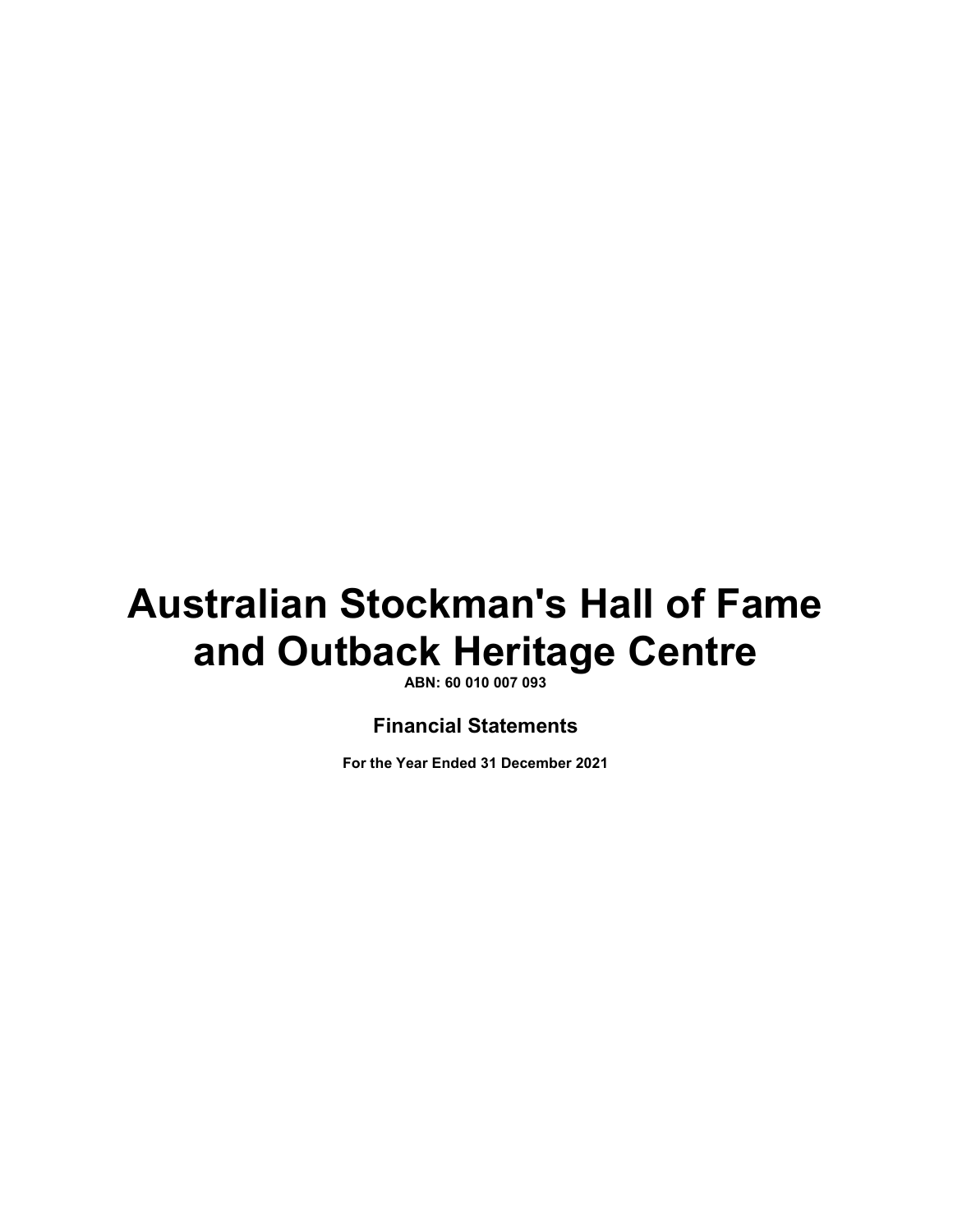**ABN: 60 010 007 093** 

### **Contents**

**For the Year Ended 31 December 2021** 

### **Financial Statements** Page

| Chairman's Report                                                                                                                    | 3                 |
|--------------------------------------------------------------------------------------------------------------------------------------|-------------------|
| Directors' Report                                                                                                                    | 5                 |
| Auditor's Independence Declaration under Section 60-40 of the Australian Charities and Not-for-profits<br><b>Commission Act 2012</b> | 10                |
| Statement of Profit or Loss and Other Comprehensive Income                                                                           | 11                |
| <b>Statement of Financial Position</b>                                                                                               | $12 \overline{ }$ |
| Statement of Changes in Equity                                                                                                       | 13                |
| Statement of Cash Flows                                                                                                              | 14                |
| Notes to the Financial Statements                                                                                                    | 15                |
| Directors' Declaration                                                                                                               | 26                |
| Independent Auditor's Report                                                                                                         | 27                |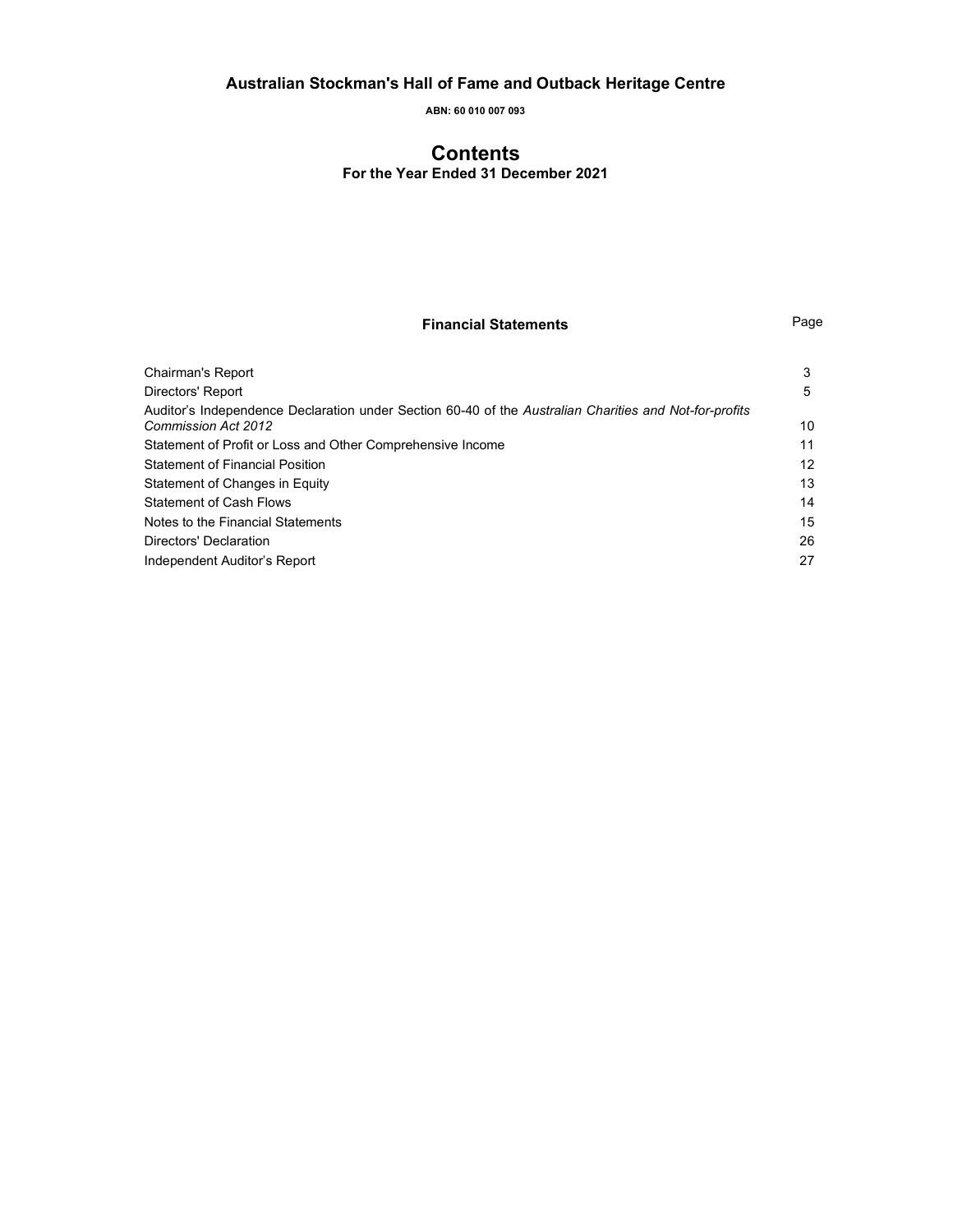**ABN: 60 010 007 093** 

### **Chairman's Report**

### **31 December 2021**

On behalf of the board, I am pleased to present the annual report on the 2021 year for the Australian Stockman's Hall of Fame and Outback Heritage Centre ("the company" or "ASHOF").

The deficit for the year was \$104,139 including non-cash depreciation and amortisation of \$1,479,266 (2020: Surplus of \$9,435,545). This amount includes \$750,000 in grants from the federal government for building works (2020: \$10,050,000). The company had a cash surplus from operations of \$535,900.

2021 was yet another year surrounded by uncertainty. The COVID 19 pandemic continued to deliver instability to the economy, both domestically and globally. Health concerns remained front of mind for everyone, and the uncertainty around whether everything would return to normal occupied us all. The tourism industry nationally has borne the full brunt of lockdowns and lockouts losing billions of dollars in travel receipts. Whilst no industry was unaffected, as tourism is in the business of the movement of people, it was hit particularly hard and remains a long way from recovery as we move through 2022.

It was against this uncertain backdrop that ASHOF produced its strongest revenue year in its 33-year history. ASHOF has always been a strong magnet for domestic travellers, and 2021 was a year where this paid dividends. The closure of international borders mattered less in terms of visitation to the Outback Queensland region given that unlike other destinations such as capital cities or larger coastal regions, Outback Queensland is not reliant on the international market. It did however provide an opportunity for Australians who were unable to travel internationally to take a holiday in their backyard. This proved to be a valuable outcome for ASHOF.

Whilst the Queensland border remained closed for most of 2021, strong demand was experienced from Queensland travellers looking to escape the confines of the city and larger coastal areas. This demand played a pivotal role in the 20% increase in visitation to ASHOF and the financial result for 2021.

In addition, the completion of the facility upgrades in March 2021 positioned ASHOF well to welcome our visitors with a redefined product that assisted in achieving a higher price point whilst adding additional value to the visitor experience. The combination of both these factors, along with strong control over the general business expenses delivered a remarkable result given the environment in which ASHOF was operating.

Challenges remained in terms of staffing numbers and in particular the implementation of all mandated health and safety protocols. ASHOF followed all State, Federal, and Industry recommendations and ensured that the health of staff, visitors, and ultimately the community was made the priority. Whilst these challenges remain for the foreseeable future, ASHOF is well placed to manage this change in business operations and visitation management.

As we look forward to 2022, with international borders remaining slow to open, and pent-up demand from previously locked out interstate travellers from ASHOF's two key visitor markets (Victoria and New South Wales) returning to Queensland, the signs are very positive for the year ahead. This is supported by the increase in motorhome and caravan sales during the pandemic. This is important because the drive market, caravan, and motorhome travel are the foundation of ASHOF's visitation, so as freedom of interstate travel returns it is anticipated that the visitors will follow in greater numbers in 2022.

With a redefined product, higher-yielding product mix, and positive signs for greater visitation, ASHOF enters 2022 in a strong financial position with every reason to be bullish for a successful year.

The completion of the works program in March 2021 heralded a new way of delivering the story of Australia's rural heritage. The final product has been met with great excitement from many visitors. The inclusion of a specific digital tour for children has been the standout in the new product. Maintaining a child's attention in a museum environment is challenging at best, and often leads to an early departure by the family due to the child becoming bored. The importance of engaging with the younger generation is not only vital for ASHOF's future but imperative to the understanding of the role the rural industries played in the past and the value they hold in Australia's future. It is pleasing to report that the school-based visitor market and the young family market have experienced and reviewed the product with glowing testimonies.

The completion of the refurbishment has resulted in the upgrade of all six galleries and three floors of exhibition space. The reception, café and cinema also received a brand-new look to welcome our guests in a light-filled, open space allowing for more dining and relaxation areas. The addition of two large camp draft arenas will enable ASHOF to support Australia's own equestrian sport of camp drafting. Landscaping, new entry roadworks and solar lighting completes the new and refreshed ASHOF. We look forward to sharing the new ASHOF with our returning members.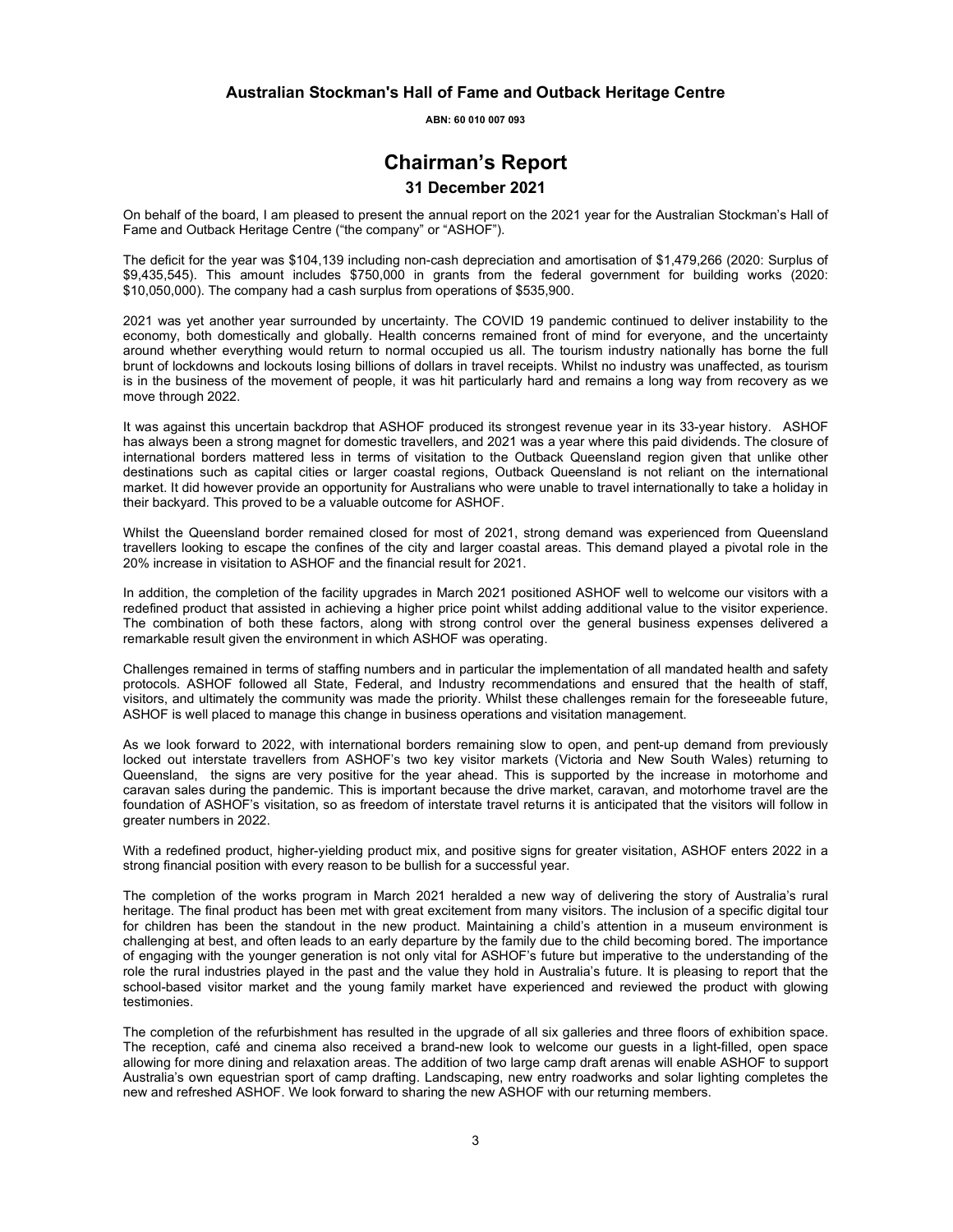**ABN: 60 010 007 093** 

### **Chairman's Report**

### **31 December 2021**

ASHOF's successful launch of the new digital platform and virtual tour received the 'Highly Commended Award' at the Australian Museum and Gallery Association National Award Program.

The Board of ASHOF, management, and staff have over the past 5 years worked collegiately to achieve this outcome. It would not have been possible without the support of the ASHOF membership, State and Federal Governments, and the local community.

To further protect and grow the ASHOF business the Board of Directors will undertake a master planning program in 2022 to identify the challenges and opportunities, and the supporting infrastructure requirements needed to ensure the current growth of ASHOF is maintained and enhanced in the years ahead.

I would like to take this opportunity to thank both the State and Federal Governments for their assistance to date, and the ASHOF membership who have contributed to the direction of ASHOF over so many years. The board's thanks are also extended to the management and staff of ASHOF for their continued enthusiasm and focus to deliver an exceptional customer experience.

I would also like to thank each Director for their continued involvement and dedication to ASHOF. Your time and expertise are most valued.

On behalf of the Board of Directors, management, and staff, we wish all members and stakeholders a successful year ahead.

Denidleof,

David Brook Chairman Australian Stockman's Hall of Fame and Outback Heritage Centre.

Dated this 4<sup>th</sup> day of May 2022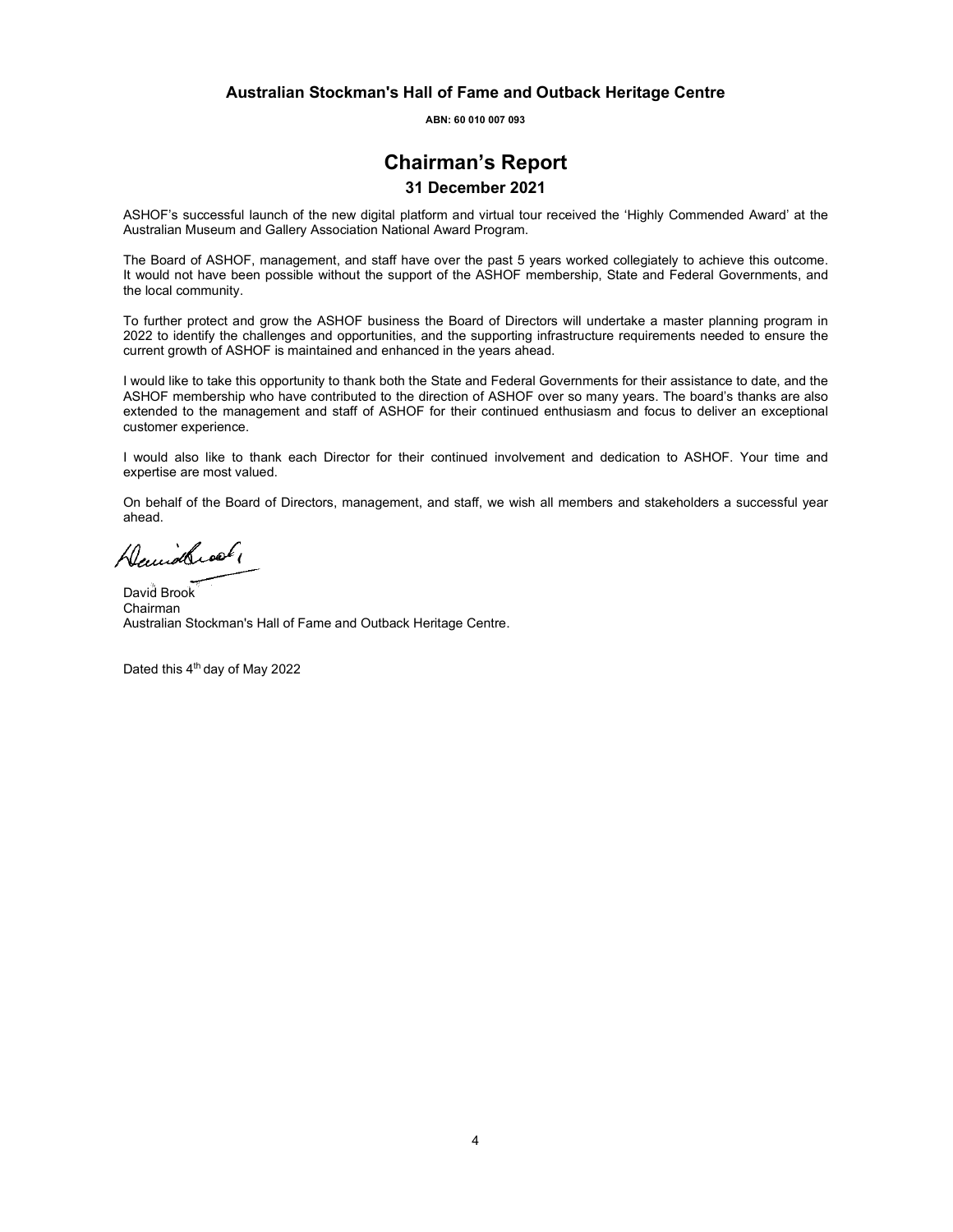**ABN: 60 010 007 093** 

### **Directors' Report**

#### **31 December 2021**

Your directors present their report on Australian Stockman's Hall of Fame and Outback Heritage Centre (the "company" or "ASHOF") for the year ended 31 December 2021.

#### **Review of operations**

The deficit of the company after providing for income tax amounted to \$104,139 (2020: Surplus of \$9,435,545).

For more detailed comments on the operations for the year refer to the Chairman's Report.

#### **Principal activities**

The principal activity of Australian Stockman's Hall of Fame and Outback Heritage Centre during the financial year was the operation of the Australian Stockman's Hall of Fame and Outback Heritage Centre in Longreach, Queensland. No significant changes in the nature of these activities occurred during the year. The company is a company limited by guarantee and is not-for-profit. Its primary objectives are to honour and pay tribute to the pioneers who built and developed the Australian Outback.

#### **Objectives of the Company**

#### *Maintain and improve the core museum.*

ASHOF will maintain and improve the museum facility through the generation of revenue received from the tourism market. It will maintain operational efficiency commensurate with revenue expectations which are outlined in the annual budget. Facility improvements will occur in line with the capital expenditure budget.

#### *Diversify into new revenue streams*

ASHOF will continue to focus on incremental revenue from the growth of both the Outback Stockman Show and events and functions. These additional revenue opportunities will support the ongoing development and maintenance of the museum facility. The growth of both products above will be targeted through marketing and packaging of the products as part of the overall museum experience.

#### *Improve the business operations and service levels*

ASHOF will continue to minimise operational expenses by reviewing monthly the cost of doing business. The primary expenses being wages, electricity and cost of goods are maintained within budgetary guidelines set in the annual budget. To ensure service levels are enhanced and maintained full staff training is ongoing with customer service training budgeted for annually.

#### *Making ASHOF relevant to the next generation*.

The continuation of the ASHOF story is predicated on generational change. The business thinks in generations and as such all developments underway have accommodated the modernisation of storytelling and exhibit display to ensure future generations experience the facility in a technologically appropriate way. As the museum industry changes ASHOF is focused on staying ahead of these changes to ensure relevance now and into the future.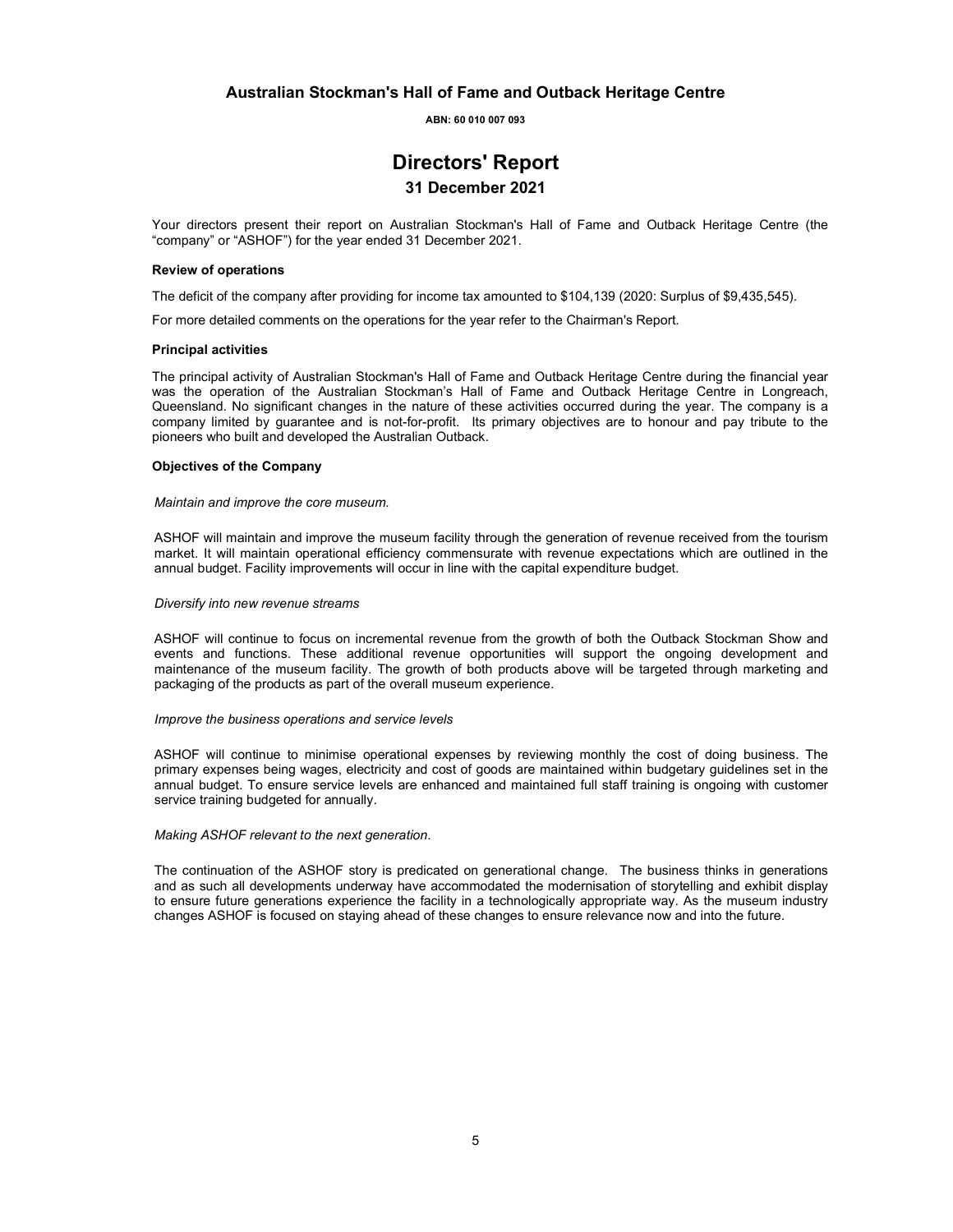**ABN: 60 010 007 093** 

### **Directors' Report 31 December 2021**

#### **Performance measures**

The company uses the following key performance indicators to measure performance:

- Achieving a cash operating surplus;
- Increase visitor numbers to the hall;
- Obtain funding to enhance and maintain the hall's buildings and facilities at Longreach.

#### **Members guarantee**

The company is incorporated as a company limited by guarantee that requires the members of the company to contribute \$20 per member towards the company liabilities on the winding up of the company. If the company is wound up members are required to contribute a maximum of \$20 each towards meeting any outstanding obligations of the company. At 31 December 2021, the total amount that members of the company are liable to contribute if the company is wound up is \$27,240 (2020: \$28,200).

#### **Company secretary**

Lloyd Jonathon Mills was appointed to the position of company secretary on 6 May 2014 and is also the Chief Executive Officer. Lloyd has 25 years' experience in tourism and tourism development alongside management experience in the corporate sector. Lloyd holds a Masters degree in International Tourism Management through Southern Cross University and has held senior roles in tourism development, marketing and business management.

#### **Dividends paid or recommended**

The company's constitution prohibits the distribution of funds for the benefit of members and accordingly, there is no dividend to be paid, nor were any dividends paid or declared during the year.

#### **Significant changes in state of affairs**

There have been no significant changes in the state of affairs of the company during the year.

#### **Significant events after reporting period**

No matters or circumstances have arisen since the end of the financial year which significantly affected or may significantly affect the operations of the company, the results of those operations or the state of affairs of the company in future financial years.

#### **Likely developments and future results**

Apart from those already disclosed in the Chairman's Report, no further information is included on the likely developments in the operations of the company and the expected results of those operations as it is the opinion of the directors of the company that this information would prejudice the interests of the company if included in this report.

#### **Environmental issues**

The company's operations are not regulated by any significant environmental regulations under a law of the Commonwealth or of a state or territory of Australia.

#### **Directors interests and benefits**

Since the end of the previous financial year, no director has received or become entitled to receive a benefit by reason of a contract made by the company or a related corporation with the director or with a firm of which he is a member, or with a company in which he has a substantial financial interest.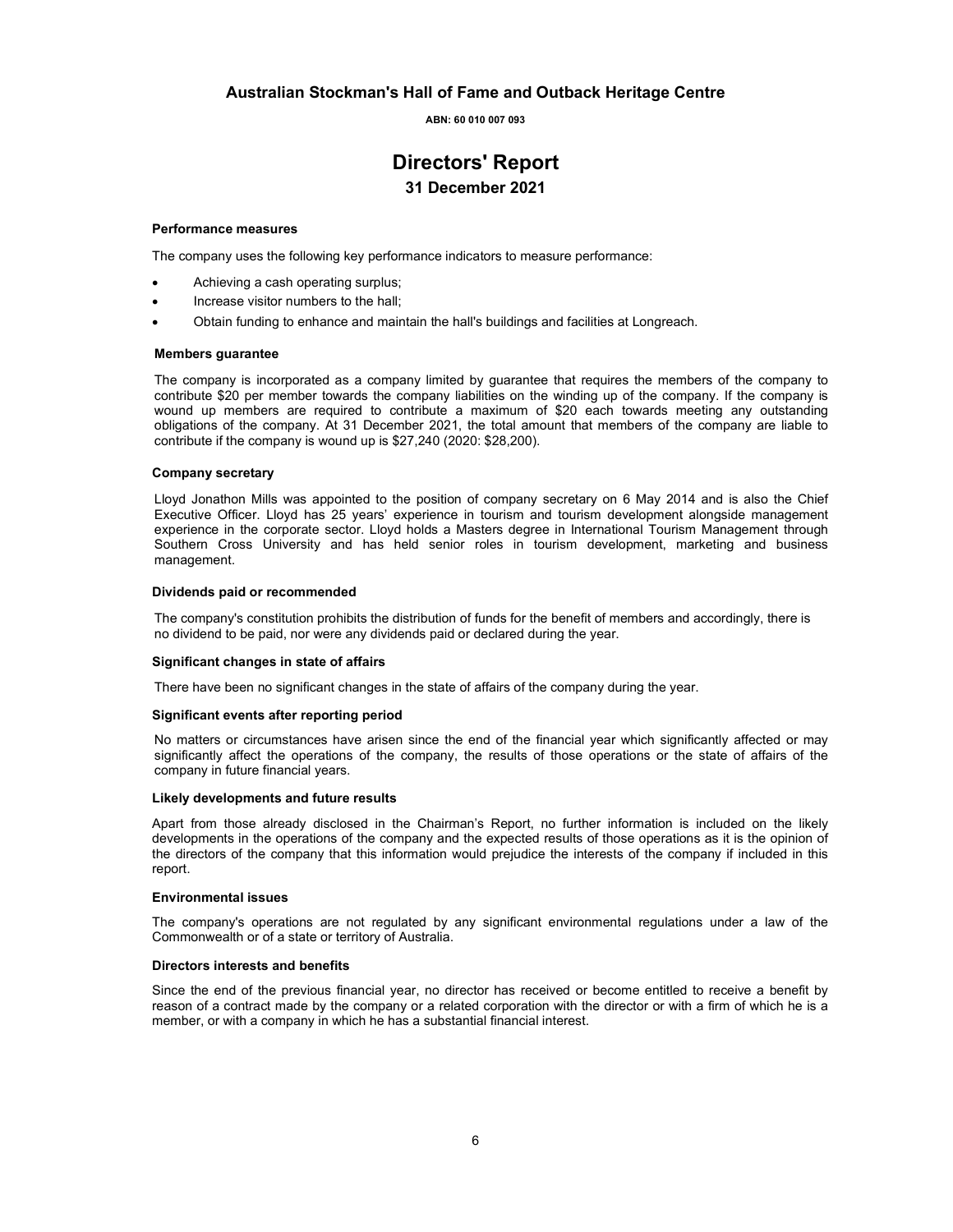**ABN: 60 010 007 093** 

### **Directors' Report 31 December 2021**

| Information on directors      |                                                                                                                                                                                                                                                                                                                                                                                                                                                                                                                                                                                                                                                                                                                                                                                                                                                                                                                                                                                                                                                                                                                                                                                                             |
|-------------------------------|-------------------------------------------------------------------------------------------------------------------------------------------------------------------------------------------------------------------------------------------------------------------------------------------------------------------------------------------------------------------------------------------------------------------------------------------------------------------------------------------------------------------------------------------------------------------------------------------------------------------------------------------------------------------------------------------------------------------------------------------------------------------------------------------------------------------------------------------------------------------------------------------------------------------------------------------------------------------------------------------------------------------------------------------------------------------------------------------------------------------------------------------------------------------------------------------------------------|
| David BROOK OAM<br>(Chairman) | Appointed as a director in March 2000 and Chairman of the Board in September 2009. His<br>business interests include several family pastoral properties in Queensland and South<br>Australia. Chairman of OBE Beef Pty Ltd, an Australian Organic Beef export company.<br>President of the Birdsville Race Club. Former Mayor and Councillor of the Diamantina Shire<br>Council.<br>David is passionate about building sustainable regional communities through infrastructure<br>and innovation development                                                                                                                                                                                                                                                                                                                                                                                                                                                                                                                                                                                                                                                                                                |
| Tim Jonas<br>(Treasurer)      | Tim was appointed to the Board on 6 October 2010. He was a partner of Pitcher Partners<br>Chartered Accountants from its formation in 1991 until 30 June 2007, and was Chairman<br>and Managing Partner during that period. Tim is a specialist in agribusiness and has owned<br>beef cattle properties for approximately 20 years. He is a Director of several agribusiness<br>companies.                                                                                                                                                                                                                                                                                                                                                                                                                                                                                                                                                                                                                                                                                                                                                                                                                  |
| Peter HARVIE                  | Appointed as Director on 25 November 2014. Peter was Chairman Southern Cross<br>Austereo Group Limited 1997-2011. Director Village Roadshow Ltd since 2000. Group<br>Managing Director Austereo 1993-1997. Managing Director Clemenger Harvie 1974-1993.<br>Director Clemenger BBDO 1975-1992. Director Mazda Foundation, Commando Welfare<br>Trust, Australian National Maritime Museum, Australian International Cultural Foundation.<br>Peter is currently the Chairman of CHE Proximity.                                                                                                                                                                                                                                                                                                                                                                                                                                                                                                                                                                                                                                                                                                                |
| Hon Bruce SCOTT               | Following a Parliamentary career spanning 26 years, Bruce Scott accepted an appointment<br>to the Board of the Australian Stockman's Hall of Fame as a Director in 2016. He spent 6<br>years working on "Kynuna", "Burenda" and "Westerton" for Western Queensland Pastoral<br>Company. He returned home to "Crochdantigh" Muckadilla, where in a family partnership<br>he established a Merino Stud and went on to become President of the Queensland and<br>Australian Stud Merino Breeders' Associations.<br>Bruce was a member of the Roma Show Committee, running the Sheep Section for many<br>years and was made an Honorary Life Member of the Show Society.<br>He was awarded a Nuffield Farming Scholarship in 1983 and studied agricultural systems<br>in Europe and the UK. He was President of the Maranoa Graziers' Association. In 2016 he<br>was appointed a Director of the Royal Flying Doctor Service Queensland. Since 2016 he<br>has been Co-Chairman of the Telstra Regional Advisory Council Queensland. He is<br>committed to ensuring that the history and heritage of Australia's Pastoral Settlement and<br>Indigenous Culture is recorded and displayed for future generations. |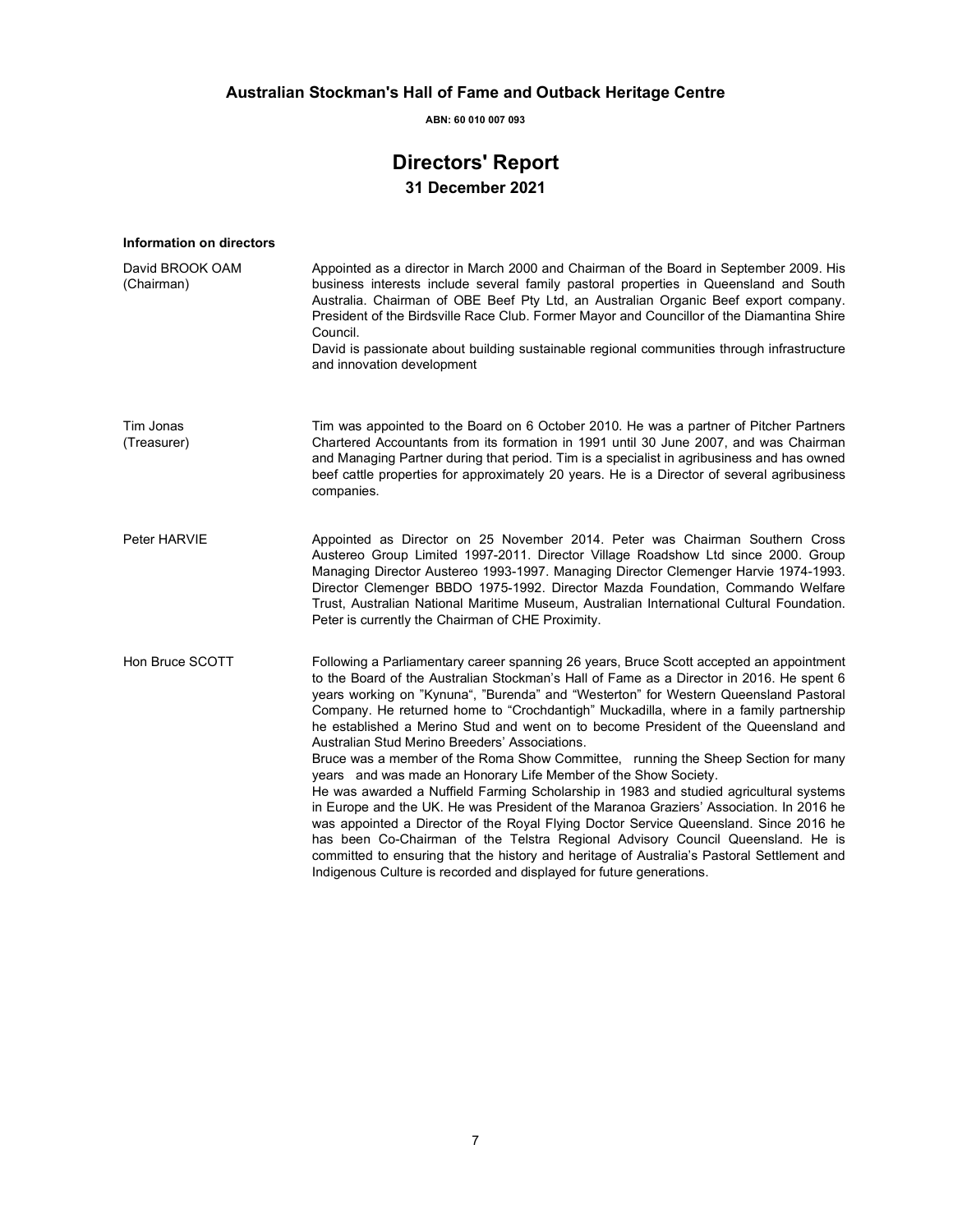**ABN: 60 010 007 093** 

### **Directors' Report**

### **31 December 2021**

| Peter HUGHES<br>(Deputy Chairman)                        | Appointed June 2018. The Hughes Family is well known in the cattle industry both at a<br>grassroots and corporate level. Peter and Jane Hughes and son Sam live at Tierawoomba<br>south west of Mackay where they run Wagyu cattle. Ongoing genetic improvement is driven<br>from their bull breeding herd at Colomendy, Bundarra NSW. Peter has gained a unique mix<br>of experience having worked hands-on on northern cattle stations, held numerous positions<br>in the cattle industry, was both a director of Stanbroke Pastoral Company and AA Company<br>and was the founding Chairman of Tipalea Rural Partners Pty Ltd. Peter led the syndicate<br>which purchased Stanbroke Pastoral Company and then formed Georgina Pastoral<br>Company with the Scott Family before embarking on a string of station acquisitions and<br>sales culminating in the purchase of Colonial Agricultural Company. Georgina Pastoral<br>Company, now owned by the Hughes Family, owns Lake Nash, Georgina and Argadargada<br>in the NT, Keeroongooloo and Yeppera at Windorah, Caldervale, Carwell and Mt Lindsay at<br>Tambo and Tumbar at Jericho. These places have the capacity to run 120,000 head of<br>cattle. Peter served 29 years on the Nebo Shire Council and also on many local<br>organisations. |
|----------------------------------------------------------|--------------------------------------------------------------------------------------------------------------------------------------------------------------------------------------------------------------------------------------------------------------------------------------------------------------------------------------------------------------------------------------------------------------------------------------------------------------------------------------------------------------------------------------------------------------------------------------------------------------------------------------------------------------------------------------------------------------------------------------------------------------------------------------------------------------------------------------------------------------------------------------------------------------------------------------------------------------------------------------------------------------------------------------------------------------------------------------------------------------------------------------------------------------------------------------------------------------------------------------------------------------------------------------------------------|
| John MENZIES AM                                          | Appointed as a Director in April 2019. John was previously a Director for 3 years prior to<br>2010. He is the former CEO and Chairman of Village Roadshow Theme Parks (1971 -<br>2015). John led the team that created, constructed and operated Sea World and the Sea<br>World Resort Hotel, Warner Bros Movie World, Wet & Wild Water Park, Paradise Country<br>and the Australian Outback Spectacular. John is a former Director of Tourism Gold Coast,<br>Tourism Queensland, and Screen Queensland.                                                                                                                                                                                                                                                                                                                                                                                                                                                                                                                                                                                                                                                                                                                                                                                               |
| Hon Shane L Stone AC QC                                  | Appointed as a Director in October 2020. Shane is a teacher, barrister and company<br>director and was the former Chief Minister and Attorney General NT. He was also the<br>Chairman & CEO of the North Queensland Livestock Industry Recovery Agency (NQLIRA)<br>and absorbed by appointment as Australian Governments National Coordinator-General for<br>Drought and North Queensland Flood Response and Recovery, an SES Agency Head in<br>the Department of Prime Minister & Cabinet.<br>Chairman of the Order of Australia Council.<br>Shane is also member of Senior Advisory Group on Joint Management for Commonwealth<br>National Parks and chairman of Northern Australia Advisory Group to Abbott Government<br>informing White Paper on Developing Northern Australia.                                                                                                                                                                                                                                                                                                                                                                                                                                                                                                                   |
| Julie McDonald                                           | Appointed as a Director in October 2020. Julie is the Chief Financial Officer of MDH Pty                                                                                                                                                                                                                                                                                                                                                                                                                                                                                                                                                                                                                                                                                                                                                                                                                                                                                                                                                                                                                                                                                                                                                                                                               |
| <b>B.Bus</b> , Certified Practising<br>Accountant, MAICD | Ltd. MDH is a large -scale cattle and beef enterprise running 145,000 head across 13<br>properties and a 13,000 SCU feedlot covering approximately 3.35 million ha. MDH's core<br>business is breeding, backgrounding and finishing approx. 20,000 head of cattle, taking the<br>beef direct to the export and domestic customer under its two beef brands "Wallumba" and<br>"Alexander".                                                                                                                                                                                                                                                                                                                                                                                                                                                                                                                                                                                                                                                                                                                                                                                                                                                                                                              |
|                                                          | Julie is a director of Pindora Foods Pty Ltd, and Julie sits on the Telstra Regional Advisory<br>Council for QLD. Julie also represents as the treasurer of the John Flynn Place Trust and<br>the Friends of John Flynn Place, both community-based committees that serve to support<br>the John Flynn Place Museum and Fred McKay Art Gallery in Cloncurry.                                                                                                                                                                                                                                                                                                                                                                                                                                                                                                                                                                                                                                                                                                                                                                                                                                                                                                                                           |
|                                                          | Julie was on the inaugural 2014 Zanda McDonald Award management committee and<br>judging panel, and her involvement continues today.                                                                                                                                                                                                                                                                                                                                                                                                                                                                                                                                                                                                                                                                                                                                                                                                                                                                                                                                                                                                                                                                                                                                                                   |

Unless indicated otherwise, all directors held their position as a director throughout the entire financial year and up to the date of this report.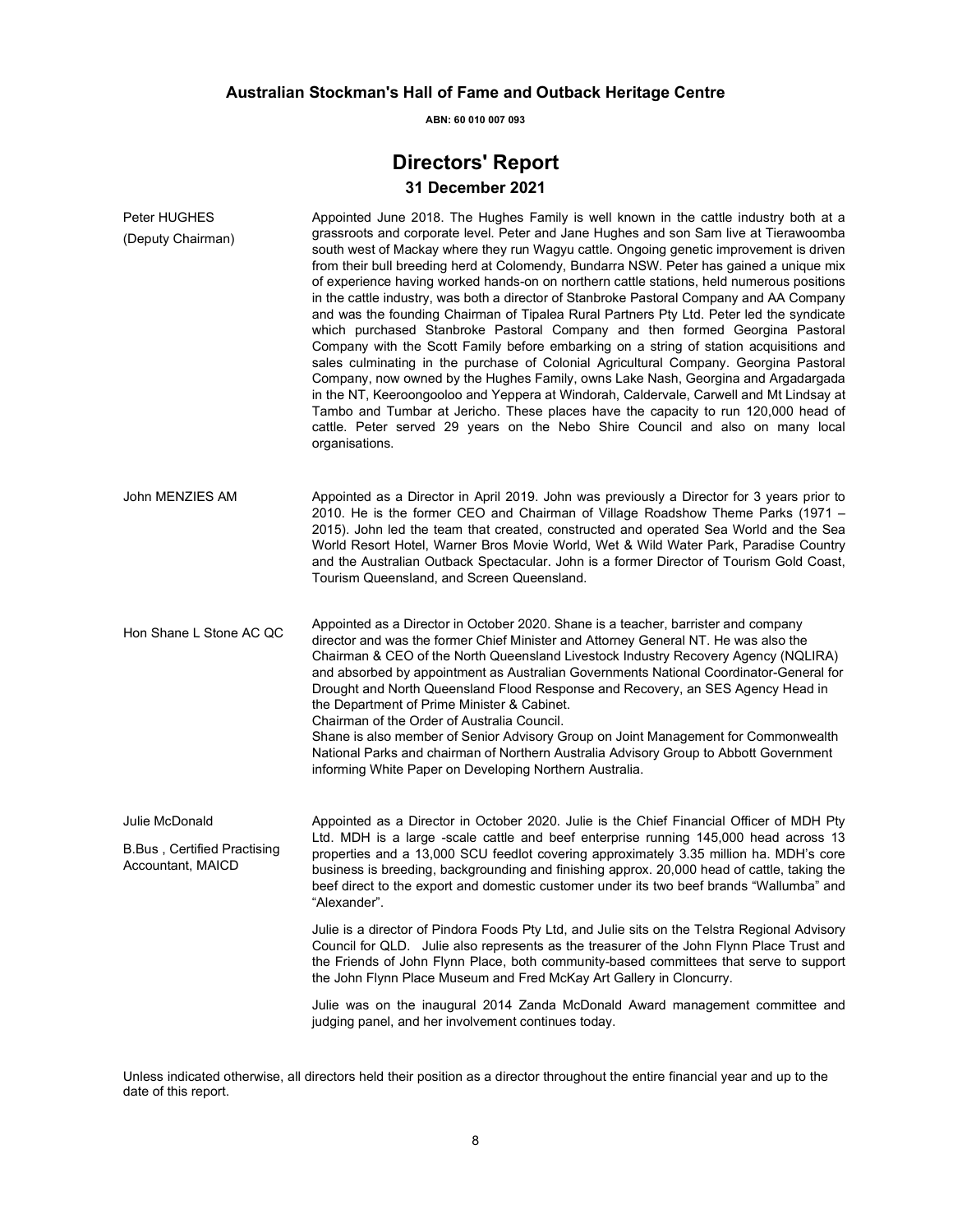**ABN: 60 010 007 093** 

### **Directors' Report 31 December 2021**

#### **Meetings of directors**

During the financial year, 3 meetings of directors were held. Attendances by each director during the year were as follows:

|                    | <b>Directors' Meetings</b>   |                        |  |
|--------------------|------------------------------|------------------------|--|
|                    | Number eligible to<br>attend | <b>Number attended</b> |  |
| David Brook OAM    | 3                            | 3                      |  |
| Tim Jonas          | 3                            | 3                      |  |
| John Menzies       | 3                            | 3                      |  |
| Peter Harvie       | 3                            | 2                      |  |
| <b>Bruce Scott</b> | 3                            | 2                      |  |
| Peter Hughes       | 3                            | 3                      |  |
| Julie McDonald     | 3                            | 3                      |  |
| Shane Stone        | 3                            | 2                      |  |

 $\blacksquare$ 

#### **Indemnification and insurance of officers and auditors**

To the extent permitted by law, the company has indemnified (fully insured) each director, principal executive officer and secretary of the company against any liability that may arise as a result of work performed in their respective capacities. The directors have not included details of the nature of the liabilities covered or the amount of the premium paid in respect of the directors' and officers' liability and legal expenses insurance contracts as such disclosure is prohibited under the terms of the contract.

#### **Auditor's independence declaration**

The auditor's independence declaration in accordance with section 60-40 of the *Australian Charities and Not for profits Commission Act 2012*, for the year ended 31 December 2021 has been received and can be found on page 10 and forms part of the directors' report.

Signed in accordance with a resolution of the Board of Directors:

Director: ...............................................................

David Brook

Director: ............................. ................................... Tim Jonas

Dated this  $4<sup>th</sup>$  day of May 2022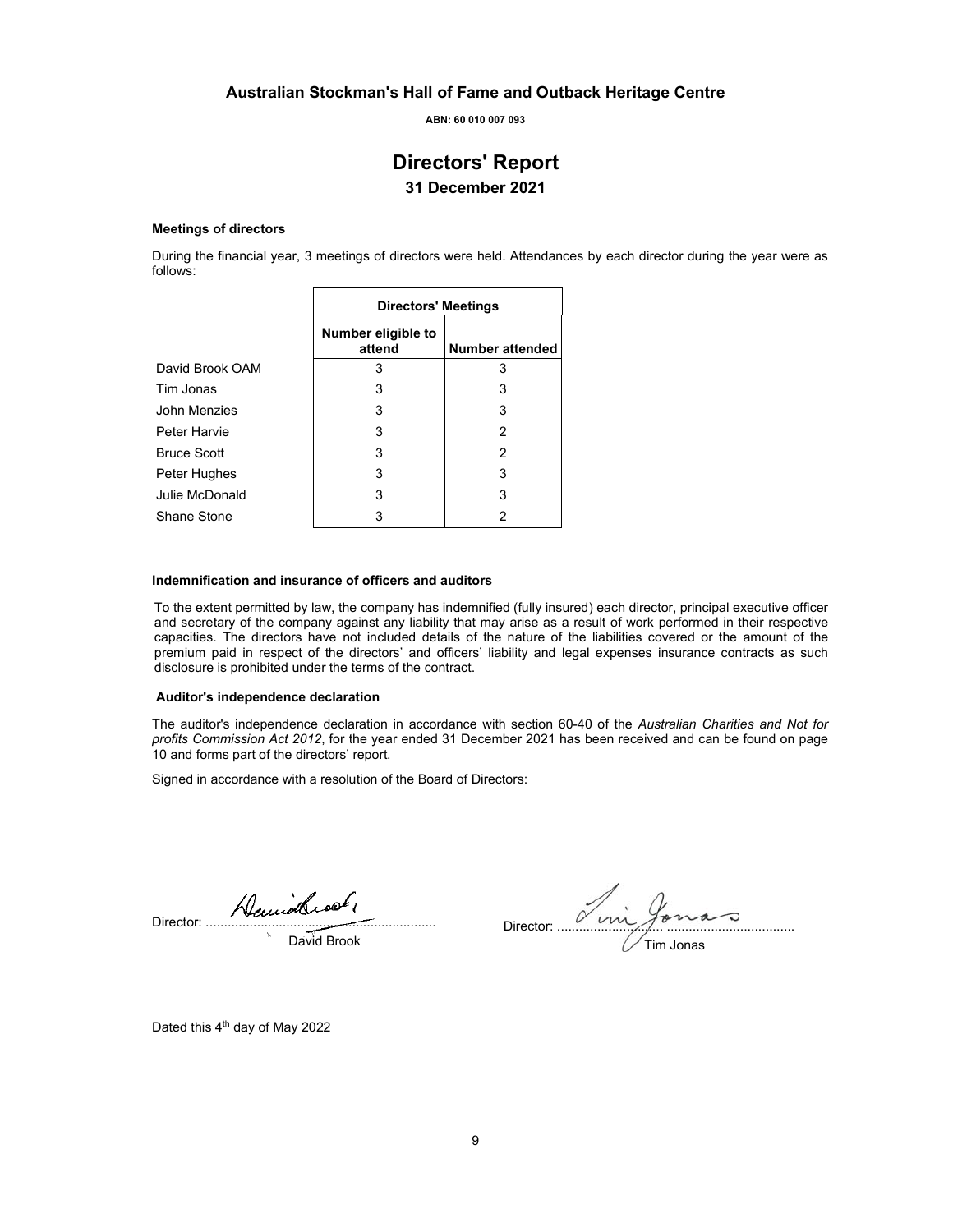

**Crowe South QLD** ABN 94 495 774 523 Level 2, Corporate Centre One 2 Corporate Court Bundall QLD 4217 Australia Main +61 (07) 5644 6100 Fax +61 (07) 5644 6199

www.crowe.com.au

### Auditor's Independence Declaration

As an auditor of Australian Stockman's Hall of Fame and Outback Heritage Centre for the year ended 31 December 2021 I declare that, to the best of my knowledge and belief, there have been:

- i. no contraventions of the auditor independence requirements as set out in the *Australian Charities and Not-for-profits Commission Act 2012* in relation to the audit; and
- no contraventions of any applicable code of professional conduct in relation to the audit. ii.

The declaration is in respect of Australian Stockman's Hall of Fame and Outback Heritage Centre during the year.

Crown South QU)

**Crowe South QLD**

Treeda

**Logan Meehan** Partner - Audit & Assurance

Dated: 4 May 2022 Gold Coast

*Liability limited by a scheme approved under Professional Standards Legislation.* 

*The title 'Partner' conveys that the person is a senior member within their respective division and is among the group of persons who hold an equity interest*  (shareholder) in its parent entity, Findex Group Limited. The only professional service offering which is conducted by a partnership is external audit,<br>conducted via the Crowe Australasia external audit division and Unison *conducted by a privately-owned organisation and/or its subsidiaries.* 

Findex (Aust) Pty Ltd, trading as Crowe Australasia is a member of Crowe Global, a Swiss verein. Each member firm of Crowe Global is a separate and *independent legal entity. Findex (Aust) Pty Ltd and its affiliates are not responsible or liable for any acts or omissions of Crowe Global or any other member of Crowe Global. Crowe Global does not render any professional services and does not have an ownership or partnership interest in Findex (Aust) Pty Ltd. Services are provided by Crowe South QLD, an affiliate of Findex (Aust) Pty Ltd.*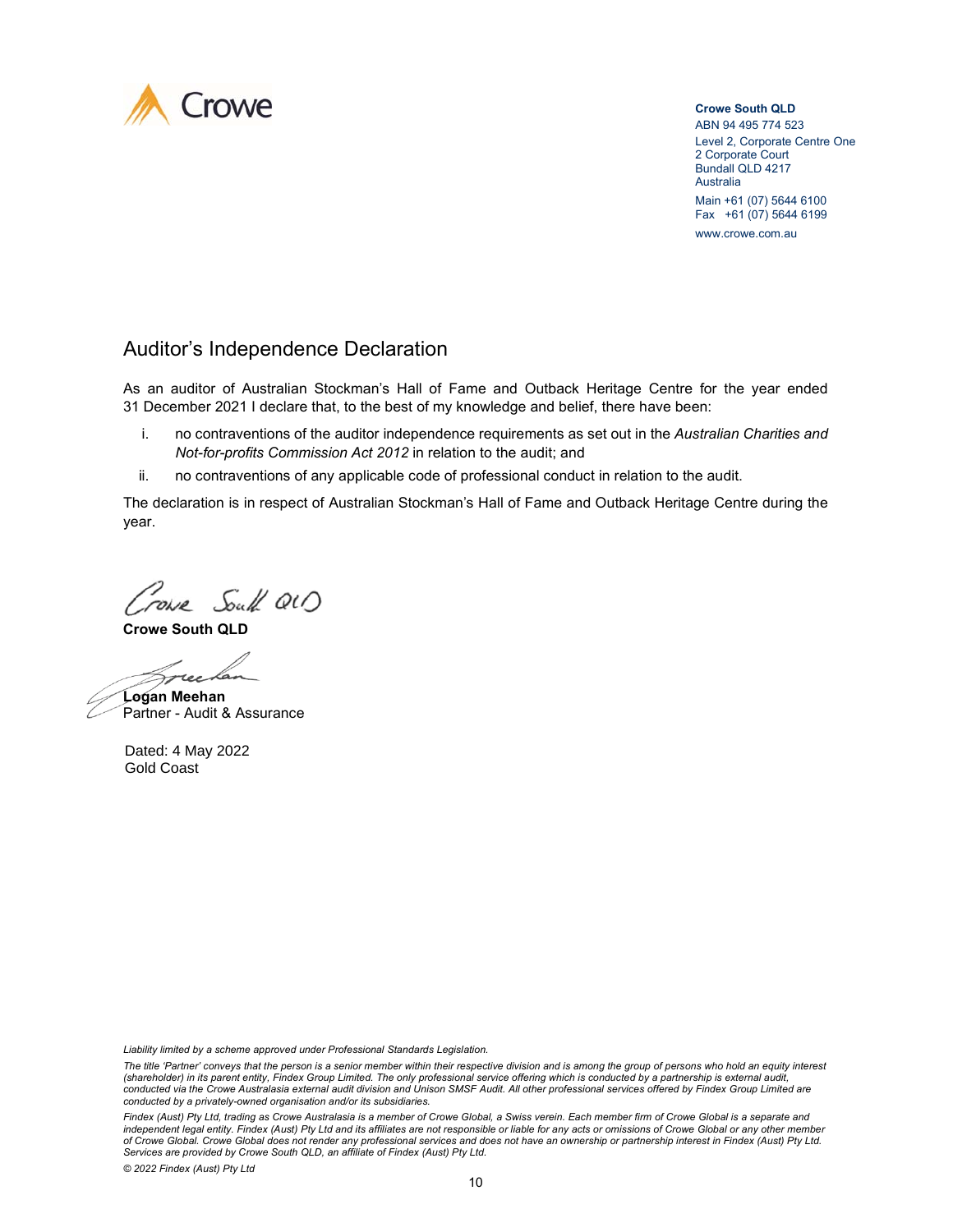**ABN: 60 010 007 093** 

### **Statement of Profit or Loss and Other Comprehensive Income For the Year Ended 31 December 2021**

|                                                   |             | 2021          | 2020       |
|---------------------------------------------------|-------------|---------------|------------|
|                                                   | <b>Note</b> | \$            | \$         |
| Revenue                                           | 2           | 3,573,860     | 1,227,043  |
| Other income                                      | 2           | 908.006       | 11,226,617 |
| Cost of goods sold                                | 3           | (1, 153, 572) | (382, 516) |
| Employee benefits expense                         | 3           | (1,252,791)   | (885, 347) |
| Depreciation and amortisation expense             | 3           | (1,479,266)   | (586, 787) |
| Loss on disposal of fixed assets                  |             | (19, 598)     | (587, 143) |
| Administration and other expenses                 |             | (680, 778)    | (576, 322) |
| (Deficit)/Surplus before income tax               |             | (104, 139)    | 9,435,545  |
| Income tax expense                                | 1(j)        |               |            |
| (Deficit)/Surplus for the year                    |             | (104, 139)    | 9,435,545  |
| Other comprehensive income, net of income tax     |             |               |            |
| Total comprehensive (deficit)/income for the year |             | (104, 139)    | 9,435,545  |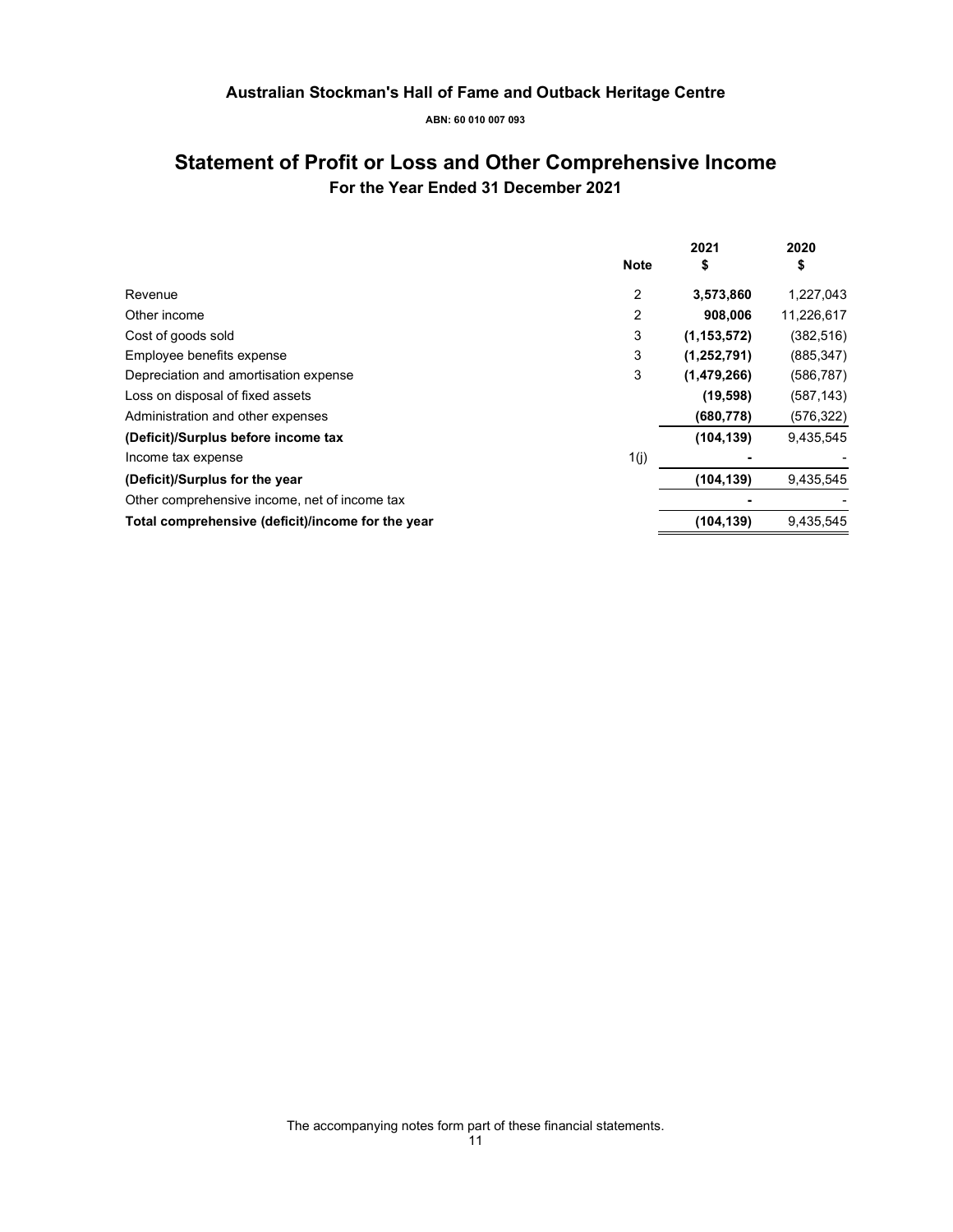**ABN: 60 010 007 093** 

### **Statement of Financial Position as at 31 December 2021**

|                                  | <b>Note</b> | 2021<br>\$ | 2020<br>\$ |
|----------------------------------|-------------|------------|------------|
| <b>ASSETS</b>                    |             |            |            |
| <b>CURRENT ASSETS</b>            |             |            |            |
| Cash and cash equivalents        | 4           | 1,381,768  | 3,194,643  |
| Trade and other receivables      | 5           | 4,869      | 759,095    |
| Inventories                      | 6           | 164,709    | 172,416    |
| Other assets                     | 9           | 62,781     | 65,400     |
| <b>TOTAL CURRENT ASSETS</b>      |             | 1,614,127  | 4,191,554  |
| <b>NON-CURRENT ASSETS</b>        |             |            |            |
| Property, plant and equipment    | 7           | 24,471,807 | 22,133,093 |
| Intangible assets                | 8           | 37,027     | 40,276     |
| <b>TOTAL NON-CURRENT ASSETS</b>  |             | 24,508,834 | 22,173,369 |
| <b>TOTAL ASSETS</b>              |             | 26,122,961 | 26,364,923 |
| <b>LIABILITIES</b>               |             |            |            |
| <b>CURRENT LIABILITIES</b>       |             |            |            |
| Trade and other payables         | 10          | 287,097    | 439,875    |
| <b>Borrowings</b>                | 11          |            | 29,000     |
| Employee benefits                | 12          | 157,287    | 125,894    |
| <b>TOTAL CURRENT LIABILITIES</b> |             | 444,384    | 594,769    |
| <b>NON-CURRENT LIABILITIES</b>   |             |            |            |
| <b>Employee benefits</b>         | 12          | 37,494     | 24,932     |
| TOTAL NON-CURRENT LIABILITIES    |             | 37,494     | 24,932     |
| <b>TOTAL LIABILITIES</b>         |             | 481,878    | 619,701    |
| <b>NET ASSETS</b>                |             | 25,641,083 | 25,745,222 |
| <b>EQUITY</b>                    |             |            |            |
| Retained surplus                 |             | 25,641,083 | 25,745,222 |
| <b>TOTAL EQUITY</b>              |             | 25,641,083 | 25,745,222 |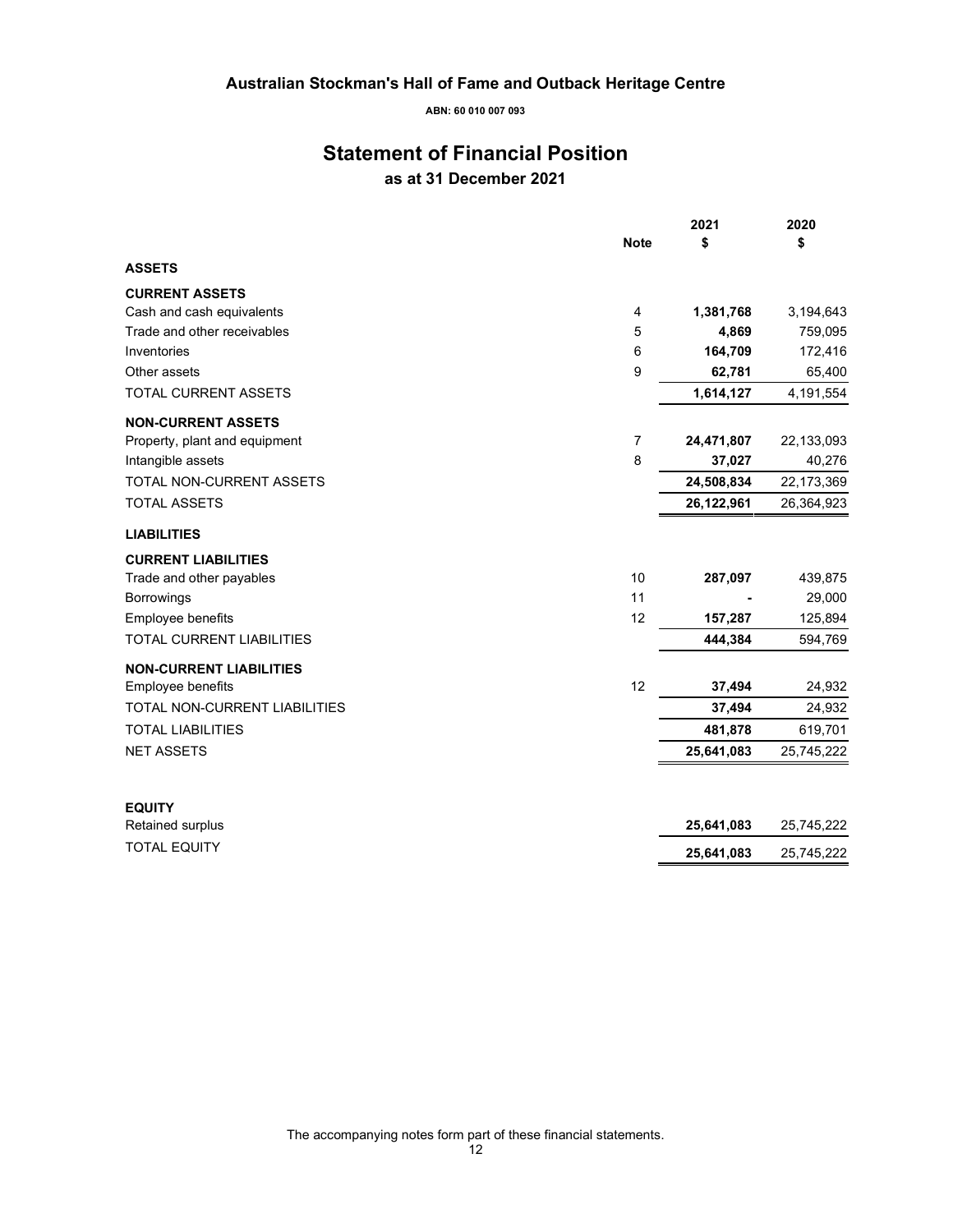## **Statement of Changes in Equity**

**For the Year Ended 31 December 2021** 

| 2021                                           | <b>Retained Surplus</b><br>\$ | Total<br>\$ |
|------------------------------------------------|-------------------------------|-------------|
| <b>Balance at 1 January 2021</b>               | 25,745,222                    | 25,745,222  |
| Deficit attributable to members of the company | (104, 139)                    | (104, 139)  |
| Total other comprehensive income               |                               |             |
| <b>Balance at 31 December 2021</b>             | 25,641,083                    | 25,641,083  |
| 2020                                           |                               |             |
| <b>Balance at 1 January 2020</b>               | 16,309,677                    | 16,309,677  |
| Surplus attributable to members of the company | 9.435.545                     | 9.435.545   |
| Total other comprehensive income               |                               |             |
| Balance at 31 December 2020                    | 25.745.222                    | 25.745.222  |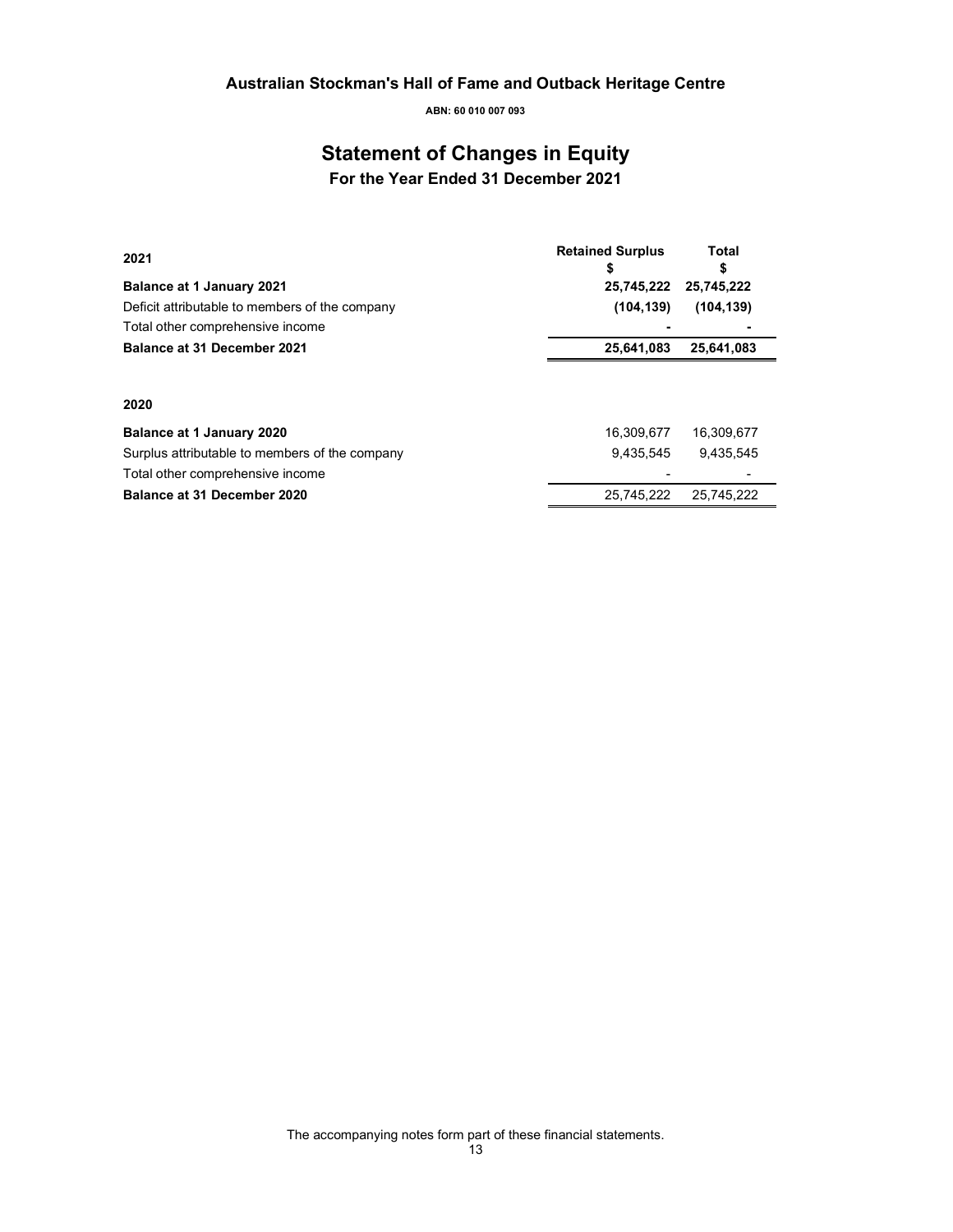**ABN: 60 010 007 093** 

### **Statement of Cash Flows**

**For the Year Ended 31 December 2021** 

|                                                              |             | 2021        | 2020          |
|--------------------------------------------------------------|-------------|-------------|---------------|
|                                                              | <b>Note</b> | \$          | \$            |
| Cash flows from operating activities:                        |             |             |               |
| Receipts from customers and members                          |             | 3,993,675   | 2,005,020     |
| Payments to suppliers and employees                          |             | (3,528,275) | (2,699,032)   |
| Grants received                                              |             | 70,500      | 661,897       |
| Net cash provided by / (used in) operating activities        | 19          | 535,900     | (32, 115)     |
| Cash flows from investing activities:                        |             |             |               |
| Proceeds from sale of property, plant & equipment            |             |             | 5,723         |
| Purchase of property plant and equipment                     |             | (3,817,287) | (8,450,362)   |
| Purchase of intangible assets                                |             | (1,927)     | (3,610)       |
| Net cash used in investing activities                        |             | (3,819,214) | (8, 448, 249) |
| Cash flows from financing activities:                        |             |             |               |
| Grant received for capital projects                          |             | 1,500,000   | 5,500,000     |
| Repayment of borrowings                                      |             | (29,000)    | (39,600)      |
| <b>Interest Paid</b>                                         |             | (561)       | (2,629)       |
| Net cash provided by financing activities                    |             | 1,470,439   | 5,457,771     |
| Net decrease in cash and cash equivalents held               |             | (1,812,875) | (3,022,593)   |
| Cash and cash equivalents at beginning of the financial year |             | 3,194,643   | 6,217,236     |
| Cash and cash equivalents at end of financial year           | 4           | 1,381,768   | 3,194,643     |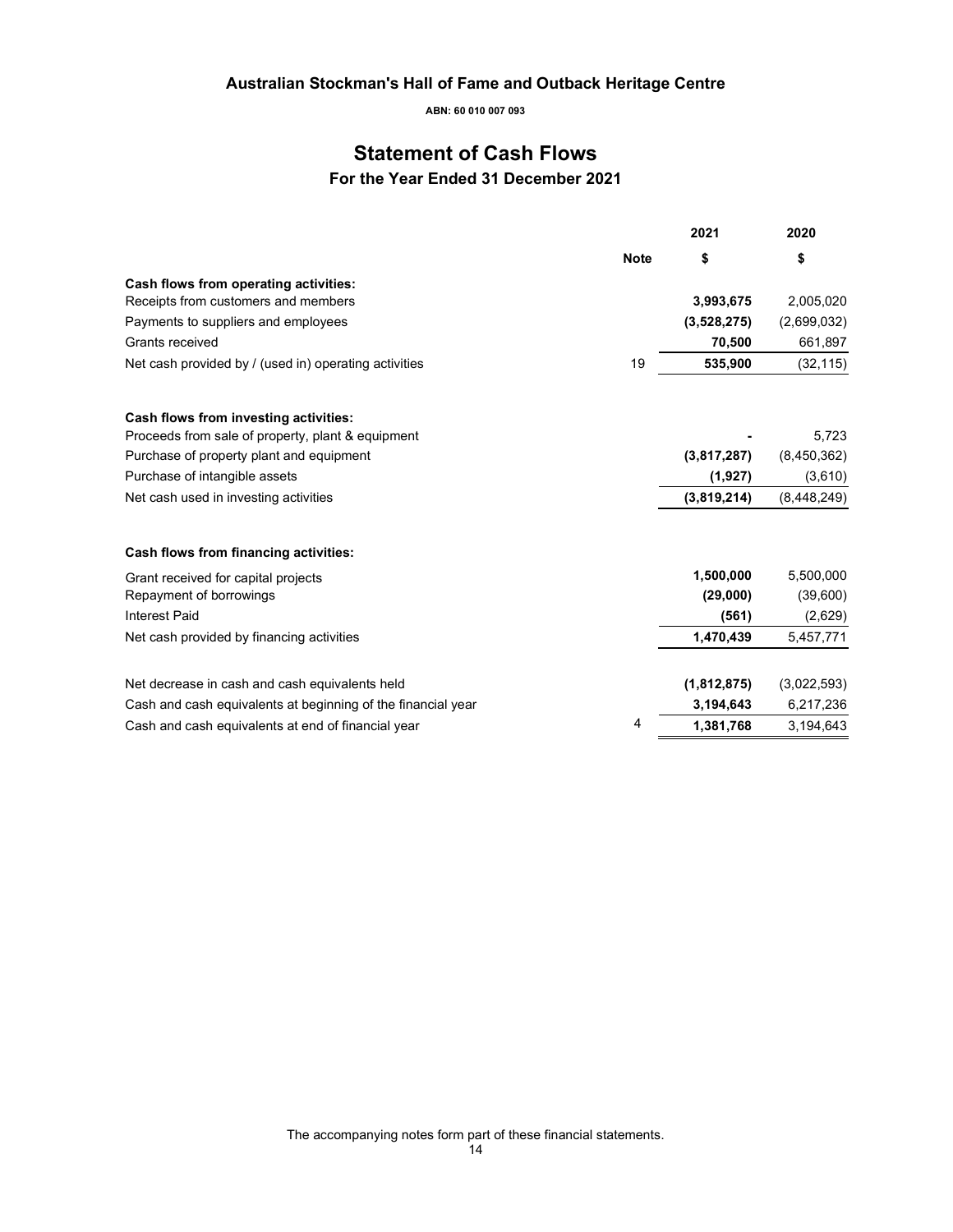### **Notes to the Financial Statements For the Year Ended 31 December 2021**

The financial statements are for Australian Stockman's Hall of Fame and Outback Heritage Centre (the "company") as an individual entity, incorporated and domiciled in Australia. Australian Stockman's Hall of Fame and Outback Heritage Centre is a not-for-profit company limited by guarantee. The principal activity of the company is the operation of the Australian Stockman's Hall of Fame and Outback Heritage Centre tourist attraction in Longreach, Queensland.

#### **1 Summary of Significant Accounting Policies**

#### **(a) Basis of preparation**

The financial statements are general purpose financial statements that have been prepared in accordance with Australian Accounting Standards - Reduced Disclosure Requirements, Australian Accounting Interpretations, other authoritative pronouncements of the Australian Accounting Standards Board and the *Australian Charities and Not-For Profits Commission Act 2012*.

Material accounting policies adopted in the preparation of these financial statements are presented below and have been consistently applied unless otherwise stated.

The financial statements have been prepared on an accruals basis and are based on historical costs.

#### **Going concern**

The financial report of the company has been prepared on a going concern basis which contemplates that the company will be able to realise its assets and distinguish its liabilities in the ordinary course of business and will be in a position to pay its debts as they become due and payable.

The financial statements were authorised for issue on the date the Directors' Declaration was signed.

#### **Rounding of amounts**

Amounts in the financial statements and Directors' Report have been rounded to the nearest dollar.

#### **Changes in significant accounting policies**

A number of new standards are effective from 1 January 2021 but they do not have a material effect on the company's financial statements.

#### **(b) Functional and presentation currency**

The functional currency of Australian Stockman's Hall of Fame and Outback Heritage Centre is Australian dollars which is also the company's presentation currency.

#### **(c) Cash and cash equivalents**

Cash and cash equivalents include cash on hand, deposits held at call with banks and other short-term highly liquid investments with original maturities of three months or less.

#### **(d) Inventories**

Inventories are measured at the lower of cost and net realisable value.

Cost of inventory is determined using the weighted average costs basis and is net of any rebates and discounts received.

Net realisable value is the estimated selling price in the ordinary course of business, less the estimated costs of completion and the costs necessary to make the sale. Net realisable value is estimated using the most reliable evidence available at the reporting date and inventory is written down through an obsolescence provision if necessary.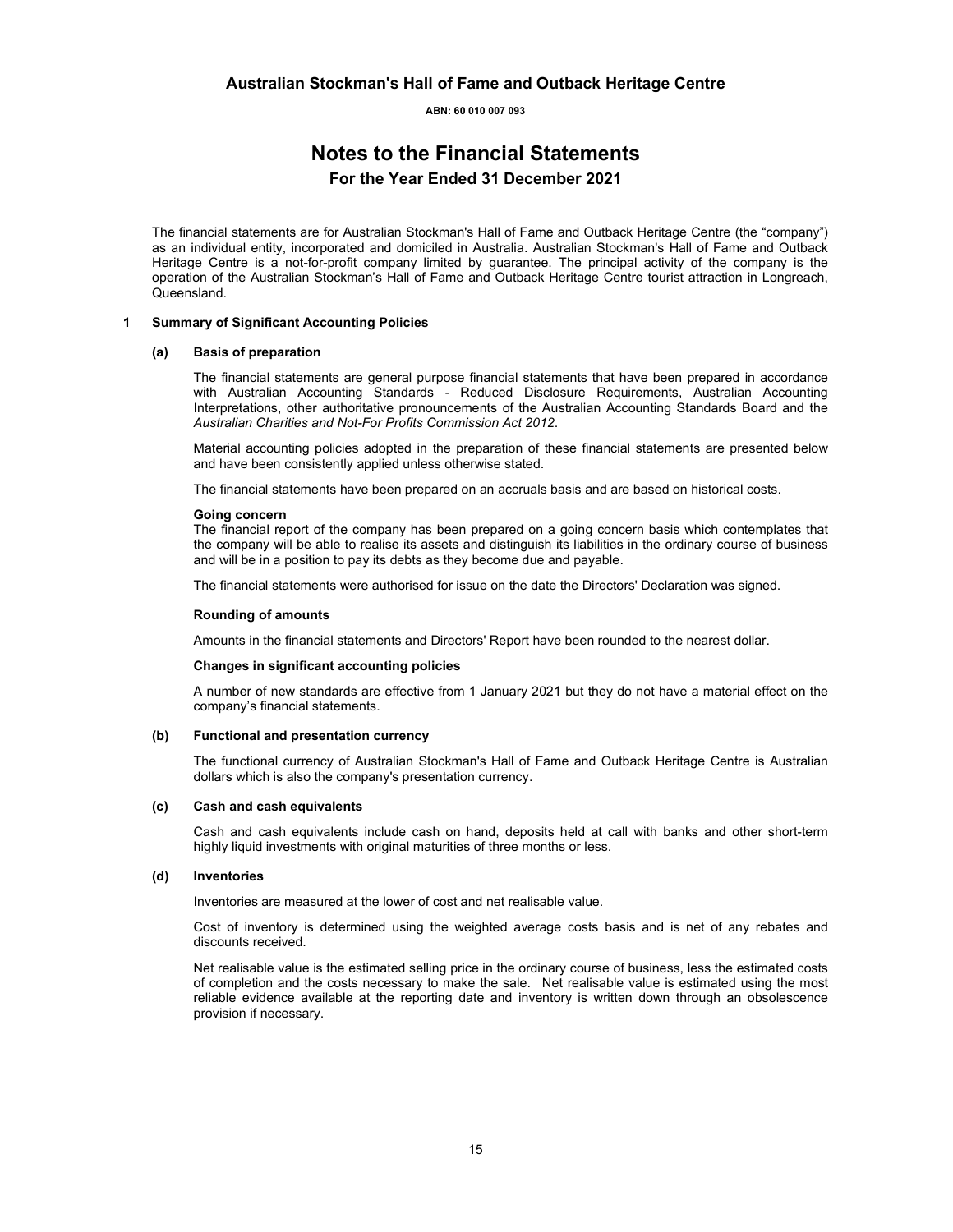### **Notes to the Financial Statements For the Year Ended 31 December 2021**

#### **1 Summary of Significant Accounting Policies (Continued)**

#### **(e) Property, plant and equipment**

Each class of property, plant and equipment is carried at cost less, where applicable, any accumulated depreciation and impairment losses.

In the event that the carrying amount of plant and equipment is greater than the estimated recoverable amount, the carrying amount is written down immediately to the estimated recoverable amount. A formal assessment of recoverable amount is made when impairment indicators are present.

The cost of fixed assets constructed within the company includes the cost of materials, direct labour, borrowing costs and an appropriate proportion of fixed and variable overheads.

Subsequent costs are included in the asset's carrying amount or recognised as a separate asset, as appropriate, only when it is probable that future economic benefits associated with the item will flow to the company and the cost of the item can be measured reliably. All other repairs and maintenance are charged to profit or loss during the financial period in which they are incurred.

#### **Depreciation**

Depreciation is calculated over the depreciable amount, which is the cost of an asset, or other amount substituted for cost, less its residual value.

Depreciation is recognised in profit or loss on a straight line basis over the estimated useful lives of each part of an item of property, plant and equipment, since this most closely reflects the expected pattern of consumption of the future economic benefits embodied in the asset. Land is not depreciated.

The depreciation rates used for each class of depreciable assets are:

| <b>Depreciation Rate</b> |  |
|--------------------------|--|
| 2.00%                    |  |
| $2.00\% - 10.00\%$       |  |
| 10.00% - 14.00%          |  |
| 7.50% - 33.00%           |  |
|                          |  |

The assets' residual values, depreciation methods and useful lives are reviewed, and adjusted if appropriate, at the end of each reporting period.

Gains and losses on disposals are determined by comparing proceeds with the carrying amount. These gains and losses are included in profit or loss.

#### **(f) Intangibles**

#### **Indigenous Film Costs**

Indigenous Film costs includes capitalisation of film costs and costs associated with the creation of a database of museum artefacts. The capitalisation of Indigenous Film costs includes all direct costs of production of film and production overheads. The capitalisation of the Collection Database project includes direct costs incurred in creation of an online database for the company's museum collection.

The capitalisation of the 'I am Stockman' film includes all direct costs of production of the film.

#### **Amortisation**

Amortisation is recognised in profit or loss on a straight-line basis over the estimated useful lives of intangible assets, from the date that they are available for use.

Amortisation methods, useful lives and residual values are reviewed at each reporting date and adjusted if appropriate.

The amortisation rate used for intangible assets is 10%.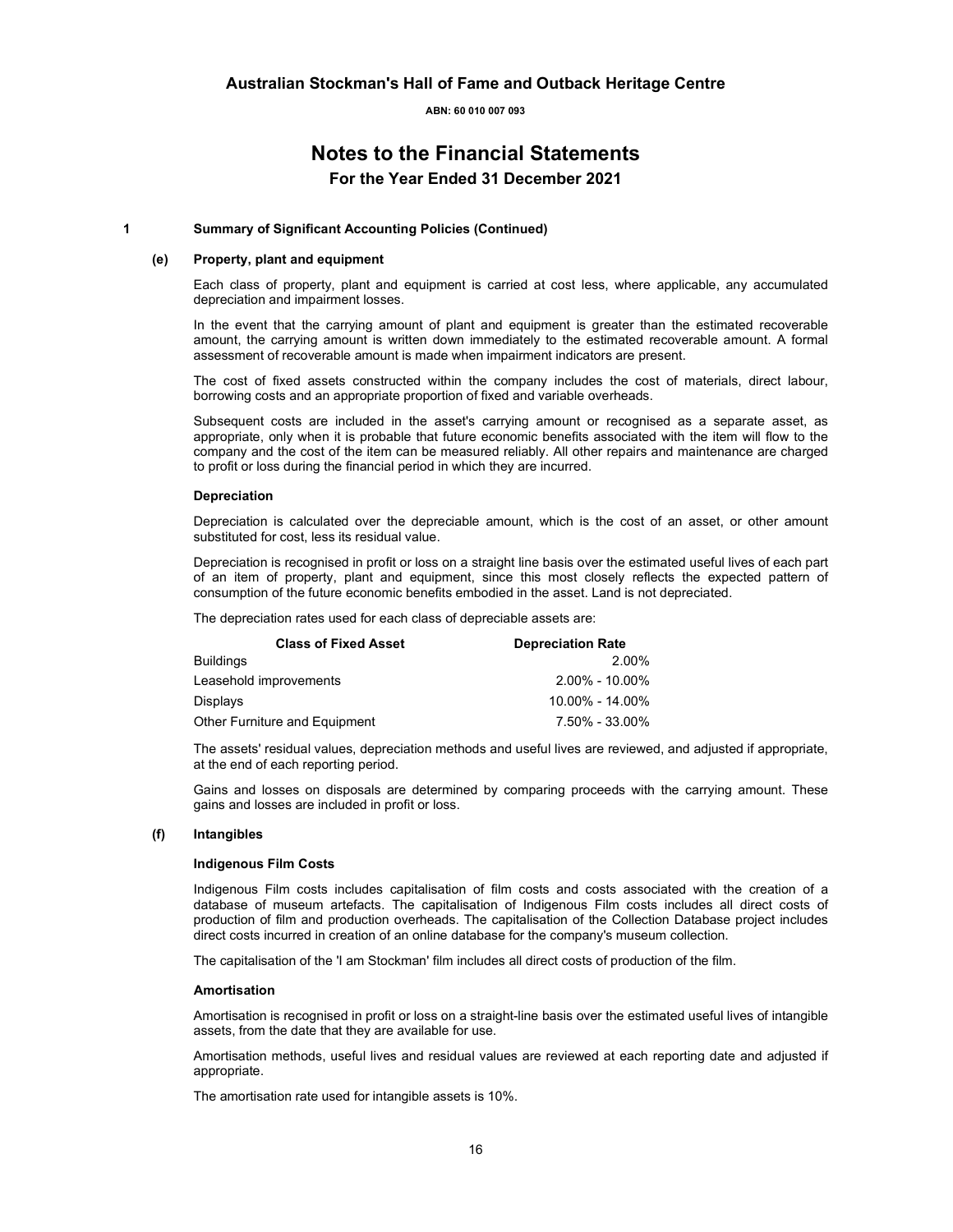### **Notes to the Financial Statements For the Year Ended 31 December 2021**

#### **1 Summary of Significant Accounting Policies (Continued)**

#### **(f) Intangibles (continued)**

#### **Recoverable amounts of intangible assets**

Intangible assets are measured using the cost basis and are not carried at an amount above their recoverable amount. Where a carrying value exceeds this recoverable amount, the asset is provided for or written down. In determining recoverable amount, the expected net cash flows have been discounted to their present value using a market determined rate.

#### **(g) Financial instruments**

#### **Classification of financial assets and financial liabilities**

AASB 9 contains three principal classification categories for financial assets: measured at amortised cost, Fair Value through Other Comprehensive Income (FVOCI) and Fair Value Through Profit or Loss (FVTPL). The classification of financial assets under AASB 9 is generally based on the business model in which a financial asset is managed and its contractual cash flow characteristics.

#### **Financial assets**

Trade receivables are initially recognised when they are originated. All other financial assets and financial liabilities are initially recognised when the company becomes a party to the contractual provisions of the instrument.

A financial asset (unless it is a trade receivable without a significant financing component) or financial liability is initially measured at fair value plus, for an item not at fair value through profit or loss, transaction costs that are directly attributable to its acquisition or issue. A trade receivable without a significant financing component is initially measured at the transaction price.

A financial asset is measured at amortised cost if it meets both of the following conditions and is not designated as at FVTPL:

- − it is held within a business model whose objective is to hold assets to collect contractual cash flows; and
- its contractual terms give rise on specified dates to cash flows that are solely payments of principal and interest on the principal amount outstanding.

Financial assets at amortised cost are subsequently measured at amortised cost using the effective interest method. The amortised cost is reduced by impairment losses.

#### **Impairment**

#### **Financial instruments and contract assets**

AASB 9 uses an 'expected credit loss' (ECL) model. The impairment model applies to financial assets measured at amortised cost.

ECLs are a probability-weighted estimate of credit losses. Credit losses are measured as the present value of all cash shortfalls (i.e. the difference between the cash flows due to the entity in accordance with the contract and the cash flows that the company expects to receive). ECLs are discounted at the effective interest rate of the financial asset.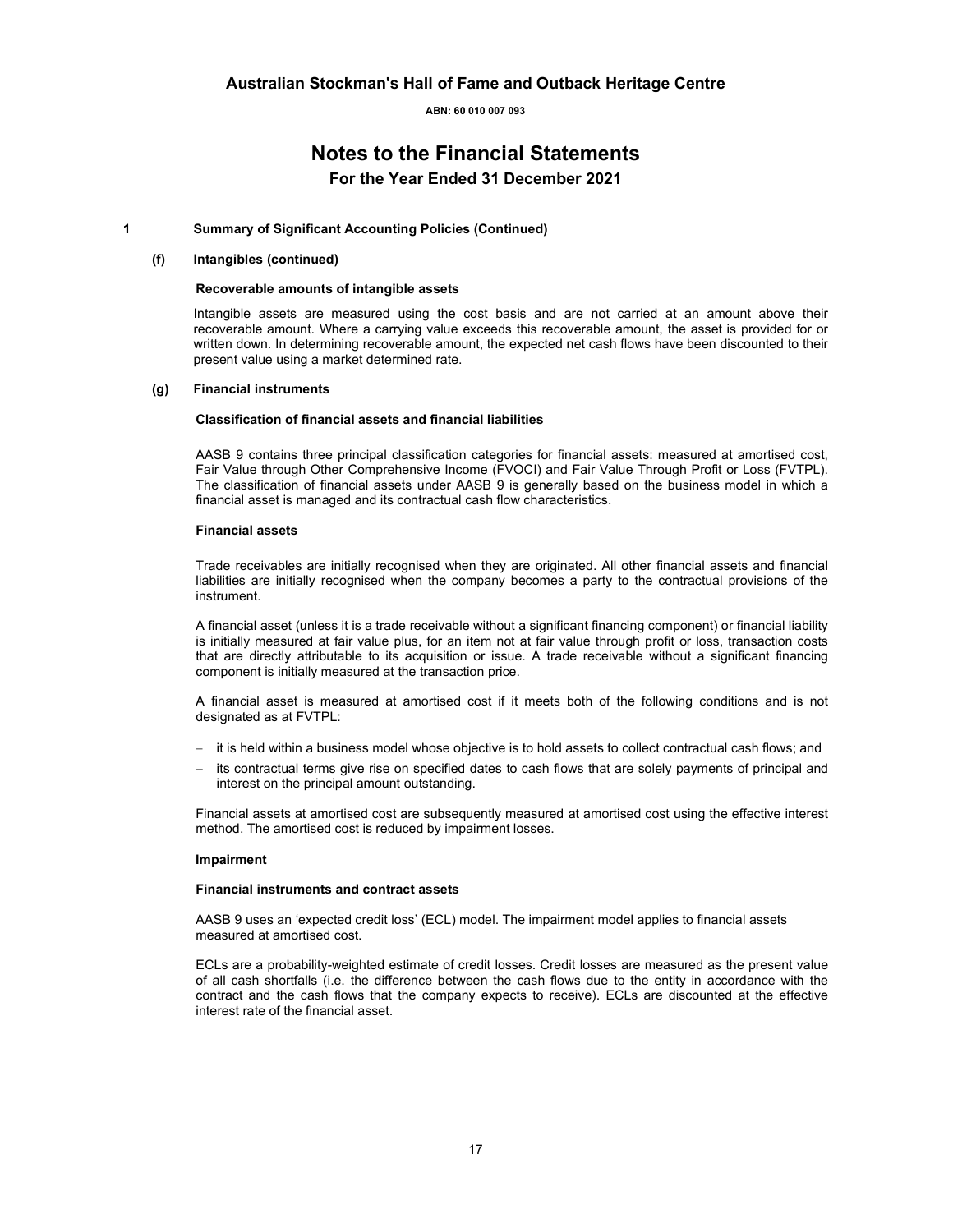### **Notes to the Financial Statements For the Year Ended 31 December 2021**

#### **1 Summary of Significant Accounting Policies (Continued)**

#### **(h) Employee benefits**

Provision is made for the company's liability for employee benefits arising from services rendered by employees to the end of the reporting period. Employee benefits that are expected to be wholly settled within one year have been measured at the amounts expected to be paid when the liability is settled. Employee benefits payable later than one year have been measured at the present value of the estimated future cash outflows to be made for those benefits.

#### **(i) Trade and other payables**

Trade and other payables represent the liability outstanding at the end of the reporting period for goods and services received by the company during the reporting period which remain unpaid. The balance is recognised as a current liability with the amounts normally paid within 30 days of recognition of the liability.

#### **(j) Income tax**

No provision for income tax has been raised as the company is exempt from income tax under Div. 50 of the *Income Tax Assessment Act 1997*.

#### **(k) Revenue and other income**

Revenue is recognised in accordance with *AASB 15 Revenue from Contracts with Customers*. Revenue is measured based on the consideration specified in a contract with a customer. The company recognises revenue when it transfers control over a good or service to a customer.

Revenues from attendances are recognised upon entry. Revenue from food and beverages are recognised when they are received or incurred. These income streams are recognised on transfer of goods and services to the customer as this is deemed to be the point in time when the performance obligation of the contract is achieved.

Job Keeper income was received in 2020 and 2021 financial years to aid with the COVID-19 pandemic and was recognised when received in accordance with AASB 1058 *Income of Not-for-Profit Entities.*

Government grants and donations are recognised in accordance with AASB *1058 Income for Not-for-Profit Entities*. Under AASB 1058 the company is required to analyse their funding arrangements to determine whether the conditions specified in each arrangement are considered to be 'sufficiently specific' to assess if the arrangement falls within the scope of AASB 15. The specificity of performance obligations specified in an arrangement affects the accounting for the arrangement which will result in either: - potential income deferral under AASB 15; or - immediate income recognition under AASB 1058.

The company has recorded grant funding revenue from the Federal Government determined by the stage of completion in construction of the Outback Entertainment Centre, this has now been fully completed in 2021.

Finance income comprises interest income on funds invested. Interest income is recognised as it accrues in profit or loss, using the effective interest rate method.

Other income is recognised when the right to receive the revenue has been established.

#### **(l) Goods and Services Tax (GST)**

Revenue, expenses and assets are recognised net of the amount of goods and services tax (GST), except where the amount of GST incurred is not recoverable from the Australian Taxation Office (ATO).

Receivables and payables are stated inclusive of GST.

The net amount of GST recoverable from, or payable to, the ATO is included as part of receivables or payables in the statement of financial position.

Cash flows in the statement of cash flows are included on a gross basis and the GST component of cash flows arising from investing and financing activities which is recoverable from, or payable to, the taxation authority is classified as operating cash flows.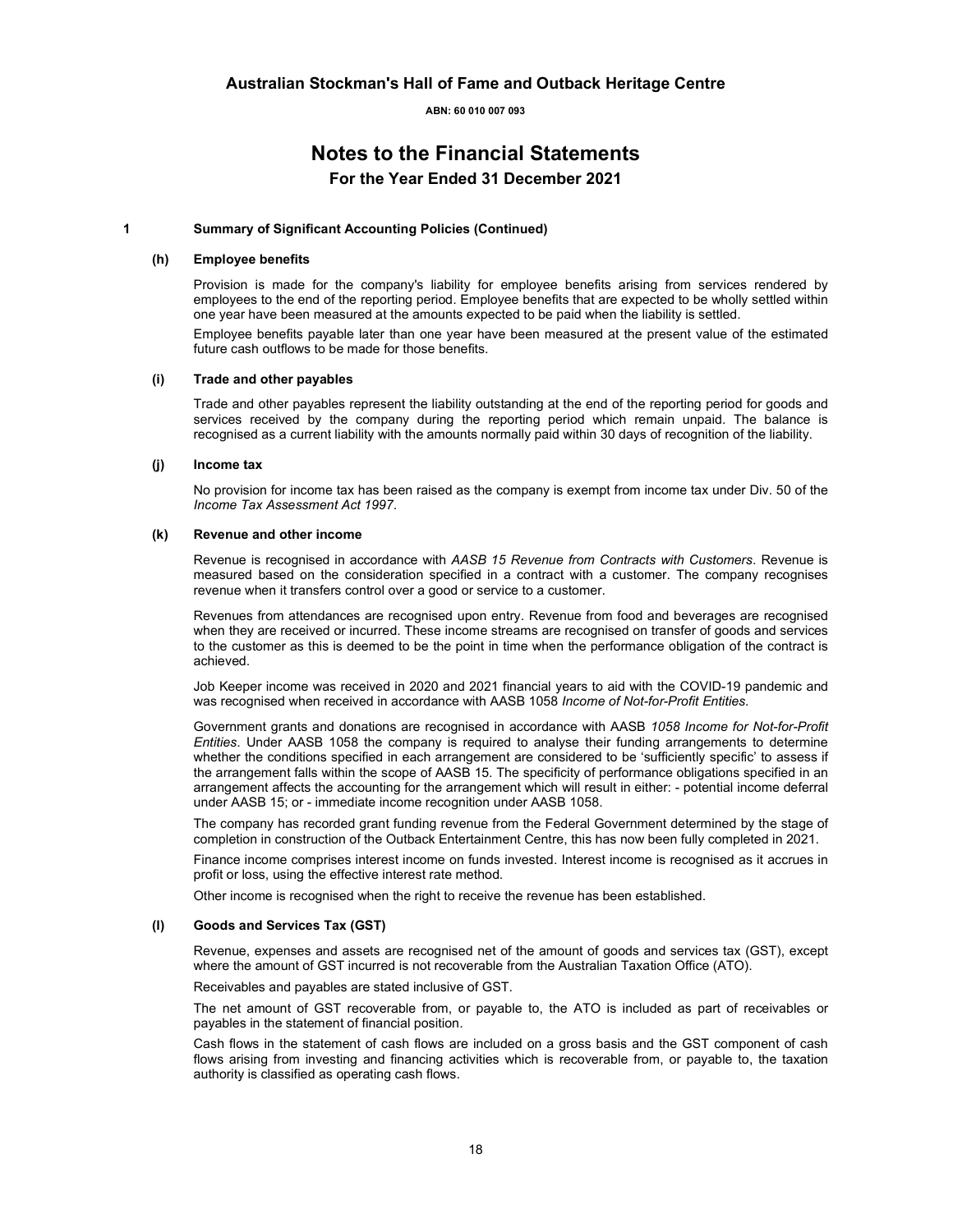### **Notes to the Financial Statements For the Year Ended 31 December 2021**

#### **1 Summary of Significant Accounting Policies (Continued)**

#### **(m) Critical accounting estimates and judgements**

The directors make estimates and judgements during the preparation of these financial statements regarding assumptions about current and future events affecting transactions and balances.

These estimates and judgements are based on the best information available at the time of preparing the financial statements, however as additional information is known then the actual results may differ from the estimates.

#### **Key Judgments – Employee Benefits Provision**

As discussed in Note 1(h) and Note 12, the liability for employee benefits expected to be settled more than 12 months from the reporting date are recognised and measured at the present value of the estimated future cash flows to be made in respect of all employees at the reporting date. In determining the present value of the liability, estimates of attrition rates and pay increases through promotion and inflation have been taken into account.

#### **Key Judgments – Estimation of Useful Lives of Assets**

The company determines the estimated useful lives and related depreciation and amortisation charges for its property, plant and equipment. The useful lives could change significantly as a result of technical innovations or some other event. The depreciation and amortisation charge will increase where the useful lives are less than previously estimated lives, or technical obsolete or non-strategic assets that have been abandoned or sold will be written off or written down.

#### **(n) New and Amended Accounting Standards and Interpretations Adopted for these Financial Statements**

 The company has adopted all of the new or amended Accounting Standards and Interpretations issued by the Australia Accounting Standards Board ('AASB') that are mandatory for the current reporting period. None of these new or amended accounting standards or interpretations had a material impact on the financial statements.

#### **(o) New Accounting Standards and Interpretations not yet Mandatory or Early Adopted**

 Australian Accounting Standards and Interpretations that have recently been issued or amended but are not yet mandatory, have not been early adopted by the company for the annual reporting period ended 31 December 2021. The company has assessed that these new or amended Accounting Standards and Interpretations will not have a material impact on the company.

 AASB 1060 *General Purpose Financial Statements - Simplified Disclosures for For-Profit and Not-for-Profit Tier 2 Entities* has a mandatory effective date for annual periods beginning on or after 1 July 2021. The company has assessed that this standard will not have a material impact on the company as the financial statements are already prepared in accordance with the recognition and measurement requirements of the Australian Accounting Standards. Some disclosure changes may apply however when transitioning from *General Purpose – Reduced Disclosure Requirements* financial statements to *General Purpose – Simplified Disclosure* financial statements.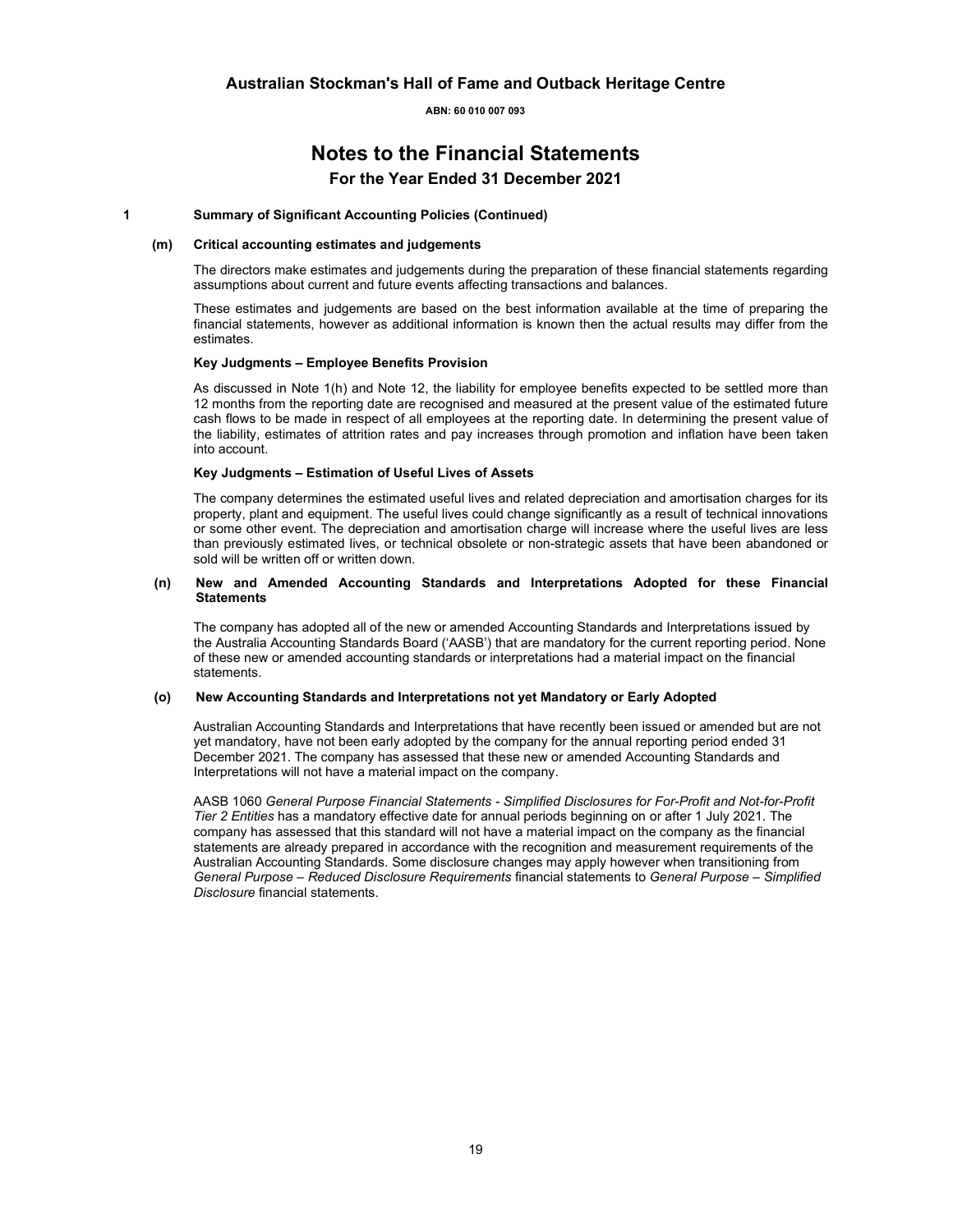### **Notes to the Financial Statements**

**For the Year Ended 31 December 2021** 

|              |                                                                   | 2021      | 2020       |
|--------------|-------------------------------------------------------------------|-----------|------------|
|              |                                                                   | \$        | \$         |
| $\mathbf{2}$ | <b>Revenue and Other Income</b>                                   |           |            |
|              | - Sale of goods                                                   | 1,167,063 | 539,353    |
|              | - Admissions                                                      | 2,310,272 | 683,892    |
|              | -Other Sales                                                      | 94,898    | 2,198      |
|              | - Membership fees                                                 | 1,627     | 1,600      |
|              | <b>Total Revenue</b>                                              | 3,573,860 | 1,227,043  |
|              | - Grants recognised as income                                     | 810,000   | 10,835,554 |
|              | - Donations                                                       | 35,637    | 35,395     |
|              | - Job Keeper Wage Subsidy                                         | 49,800    | 238,843    |
|              | - Cashflow Boost Subsidy                                          |           | 100,000    |
|              | - Other income                                                    | 12,569    | 16,825     |
|              | <b>Total Other Income</b>                                         | 908,006   | 11,226,617 |
|              | <b>Total Revenue and Other Income</b>                             | 4,481,866 | 12,453,660 |
| 3            | <b>Result for the Year</b>                                        |           |            |
|              | The result for the year includes the following specific expenses: |           |            |
|              | Cost of sales                                                     | 1,153,572 | 382,516    |
|              | Employee benefits expense                                         | 1,252,791 | 885,347    |
|              | Number of employees at the end of the period                      | 11        | 10         |
|              | Loss on disposal of Fixed Assets                                  | 19,598    | 587,143    |
|              | <b>Depreciation and amortisation</b>                              |           |            |
|              | Depreciation                                                      | 1,474,089 | 581,587    |
|              | Amortisation                                                      | 5,177     | 5,200      |
|              | <b>Total Depreciation and Amortisation</b>                        | 1,479,266 | 586,787    |
| 4            | <b>Cash and Cash Equivalents</b>                                  |           |            |
|              | Cash at bank and in hand                                          | 1,381,768 | 3,194,643  |
| 5            | <b>Trade and Other Receivables</b>                                |           |            |
|              | Trade receivables                                                 | 3,986     | 2,655      |
|              | Expected credit loss impairment                                   | (2,863)   | (3, 105)   |
|              | Other receivables                                                 | 3,304     | 9,545      |
|              | Accrued income                                                    | 442       | 750,000    |
|              |                                                                   | 4,869     | 759,095    |

Accrued income in the prior year related to the construction of the Outback Entertainment Centre Stage project which is funded by the Department of Infrastructure, Transport, Cities and Regional Development. This income was accrued under AASB 1058, the funds for which were subsequently received during the 2021 financial year.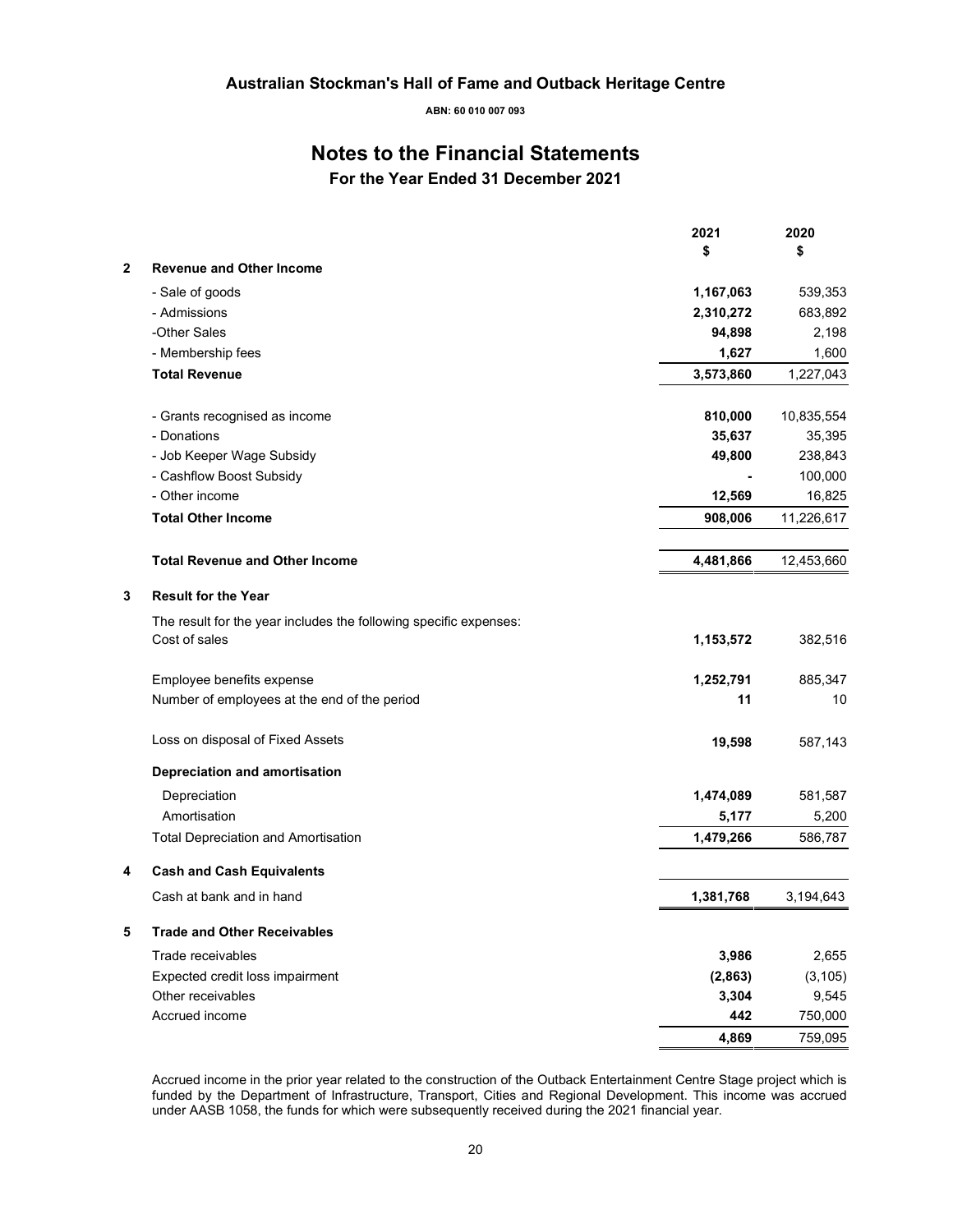### **Notes to the Financial Statements**

**For the Year Ended 31 December 2021** 

|   |                    | 2021<br>\$ | 2020<br>\$ |
|---|--------------------|------------|------------|
| 6 | <b>Inventories</b> |            |            |
|   | At cost:           |            |            |
|   | Retail stock       | 158,905    | 163,988    |
|   | Liquor             | 420        | 5,282      |
|   | Food               | 5,384      | 3,146      |
|   |                    | 164,709    | 172,416    |

Inventories recognised as an expense during the year ended 31 December 2021 amounted to \$598,904 (2020: \$257,612). These were included in cost of sales.

During the year, the amount of inventory written off amounted to \$4,631 (2020: \$7,160). These were recognised as an expense during the year and included in cost of sales.

#### **7 Property, Plant and Equipment**

| <b>LAND AND BUILDINGS</b>                 |               |             |
|-------------------------------------------|---------------|-------------|
| Freehold land                             |               |             |
| At cost                                   | 1,257,660     | 1,257,660   |
| <b>Buildings</b>                          |               |             |
| At cost                                   | 19,596,343    | 11,258,247  |
| Accumulated depreciation                  | (5, 260, 666) | (4,715,943) |
| <b>Total buildings</b>                    | 14,335,677    | 6,542,304   |
| <b>Outback Entertainment Centre</b>       |               |             |
| At cost                                   | 3,308,378     | 2,820,111   |
| Accumulated depreciation                  | (975, 355)    | (720, 398)  |
| <b>Total Outback Entertainment Centre</b> | 2,333,023     | 2,099,713   |
| Leasehold Improvements                    |               |             |
| At cost                                   | 770,295       | 770,295     |
| Accumulated depreciation                  | (430, 392)    | (418, 016)  |
| Total leasehold improvements              | 339,903       | 352,279     |
| Total land and buildings                  | 18,266,263    | 10,251,956  |
| PLANT AND EQUIPMENT                       |               |             |
| At cost                                   | 13,742,752    | 7,779,876   |
| Accumulated depreciation                  | (7, 537, 208) | (6,875,125) |
| Total plant and equipment                 | 6,205,544     | 904,751     |
| Work in progress                          |               | 10,976,386  |
| Total property, plant and equipment       | 24,471,807    | 22,133,093  |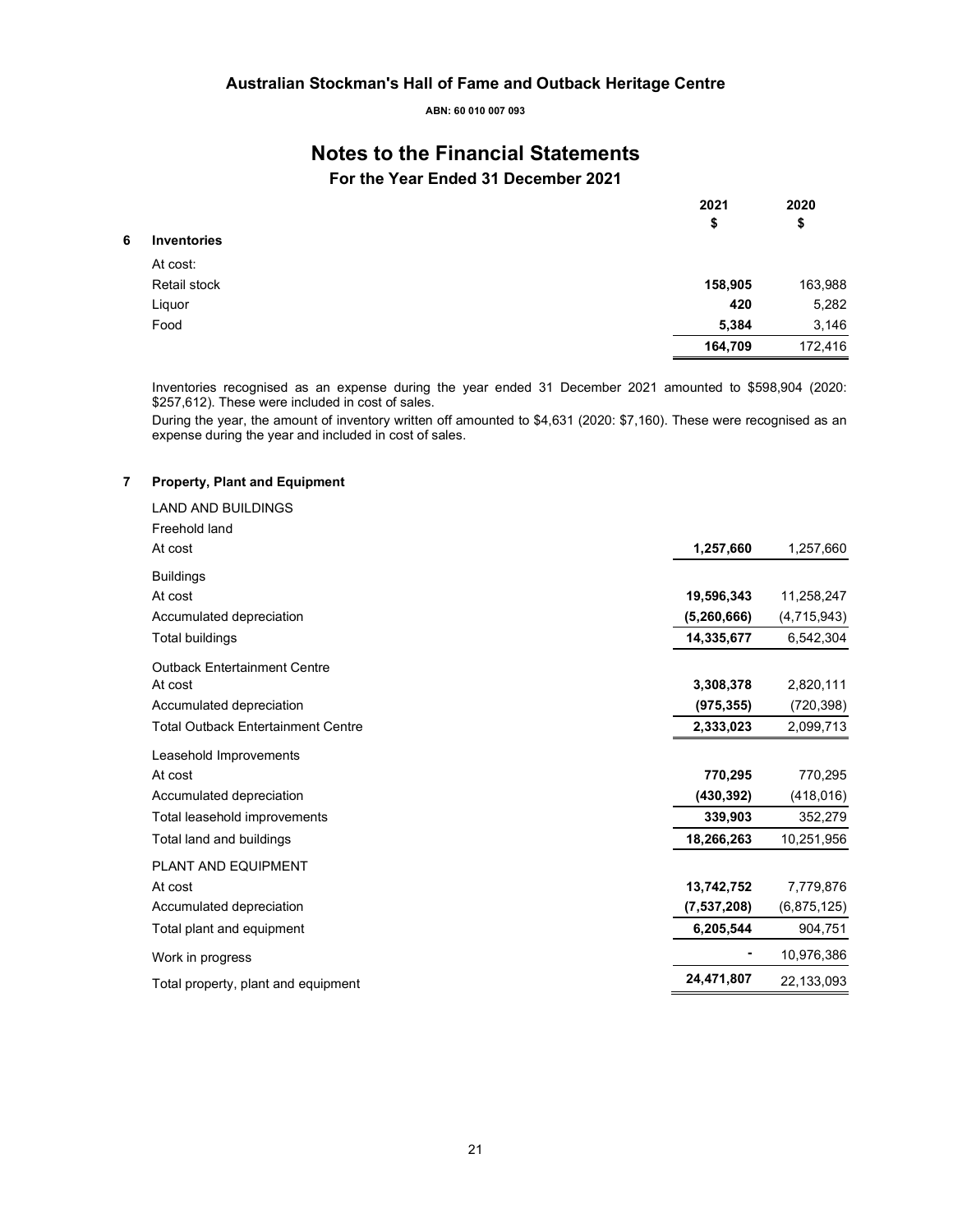### **Notes to the Financial Statements For the Year Ended 31 December 2021**

#### **(a) Movements in carrying amounts**

Movement in the carrying amounts for each class of property, plant and equipment between the beginning and the end of the current financial year: **Outback** 

|                                     | Land      | Leasehold<br><b>Improvements</b> | <b>Buildings</b> | Outback<br><b>Entertainment</b><br>Centre | <b>Plant and</b><br>Equipment | Work in<br><b>Progress</b> | Total           |
|-------------------------------------|-----------|----------------------------------|------------------|-------------------------------------------|-------------------------------|----------------------------|-----------------|
| Balance at the beginning of<br>vear | 1,257,660 | 352.280                          | 6,536,896        | 2,026,373                                 | 980.497                       | 10.976.386                 | 22,130,092      |
| Additions                           |           |                                  |                  |                                           | 97.582                        | 3.723.559                  | 3,821,141       |
| Transfer                            |           | $\blacksquare$                   | 8.343.453        | 488.315                                   | 5,862,840                     | (14,694,608)               |                 |
| Disposals                           |           |                                  |                  |                                           |                               | (5, 337)                   | (5, 337)        |
| Depreciation expense                |           | (12, 377)                        | (544, 672)       | (181, 665)                                | (735, 375)                    |                            | $-$ (1,474,089) |
| Balance at the end of the year      | 1,257,660 | 339,903                          | 14,335,677       | 2,333,023                                 | 6,205,544                     | $\overline{\phantom{0}}$   | 24,471,807      |
|                                     |           |                                  |                  |                                           |                               |                            |                 |

All work in progress was capitalised within the financial year as the Outback Entertainment Centre Stage 2 project was completed which was grant funded by the Department of Infrastructure, Transport, Cities and Regional Development.

|    |                                 | 2021<br>\$ | 2020<br>\$ |
|----|---------------------------------|------------|------------|
| 8  | <b>Intangible Assets</b>        |            |            |
|    | Films & Trademarks              |            |            |
|    | At cost                         | 200,951    | 199,024    |
|    | Accumulated amortisation        | (163, 924) | (158, 748) |
|    |                                 | 37,027     | 40,276     |
| 9  | <b>Other Assets</b>             |            |            |
|    | Prepayments                     | 61,381     | 53,020     |
|    | Other assets                    |            | 10,980     |
|    | Deposits                        | 1,400      | 1,400      |
|    |                                 | 62,781     | 65,400     |
| 10 | <b>Trade and Other Payables</b> |            |            |
|    | <b>CURRENT</b>                  |            |            |
|    | Trade payables                  | 180,433    | 400,160    |
|    | Accrued expense                 | 102,264    | 15,515     |
|    | Other payables                  | 4,400      | 24,200     |
|    |                                 | 287,097    | 439,875    |

All amounts are short term and the carrying values are considered to be a reasonable approximation of fair value. These amounts represent liabilities for goods and services provided to the company prior to the end of the financial year which are unpaid. The amounts are unsecured and are usually paid within 30 days of recognition. Trade and other payables are presented as current liabilities unless payment is not due within 12 months from the reporting date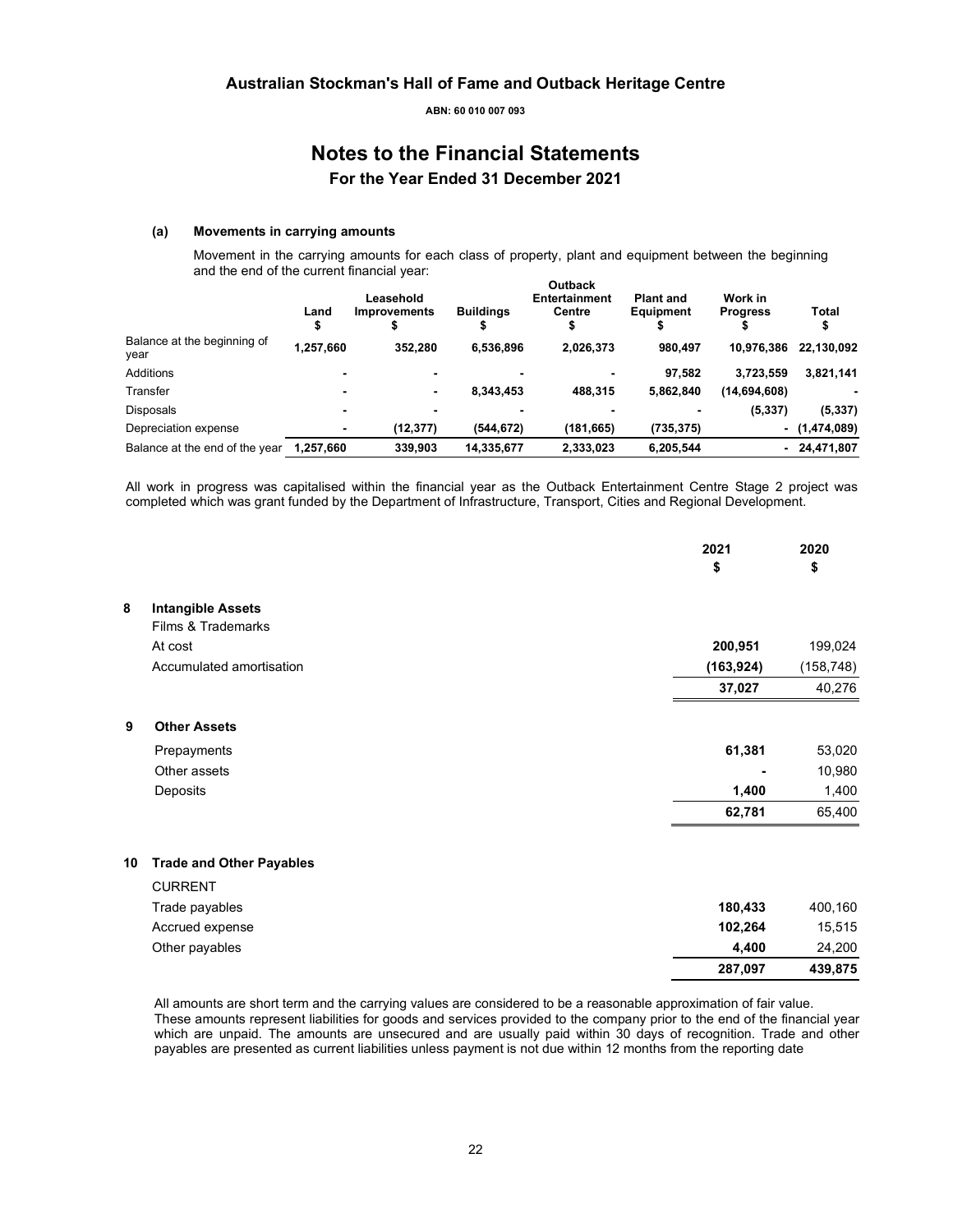**ABN: 60 010 007 093** 

### **Notes to the Financial Statements**

**For the Year Ended 31 December 2021** 

#### **11 Borrowings**

| <b>CURRENT</b>          | 2021 | 2020<br>\$               |  |
|-------------------------|------|--------------------------|--|
| Secured liabilities:    |      |                          |  |
| Bank loans              |      | 29,000<br>٠              |  |
| <b>Total borrowings</b> |      | 29,000<br>$\blacksquare$ |  |
|                         |      |                          |  |

The bank loan was fully repaid during the financial year.

#### **12 Employee Benefits**

| <b>CURRENT</b>     |         |         |
|--------------------|---------|---------|
| Annual leave       | 124,094 | 96,732  |
| Long service leave | 33.193  | 29,162  |
|                    | 157.287 | 125,894 |
| <b>NON-CURRENT</b> |         |         |
| Long service leave | 37,494  | 24,932  |

The company contributes to a defined contribution superannuation plan. The expense recognised in the current year in relate to these contributions was \$85,438 (2020: \$57,184)

#### **13 Financial Risk Management**

The main risks Australian Stockman's Hall of Fame and Outback Heritage Centre is exposed to through its financial instruments are credit risk, liquidity risk and market risk consisting of interest rate risk.

The company's financial instruments consist mainly of deposits with banks, accounts receivable and payable and bank loans and overdrafts.

The totals for each category of financial instruments, measured in accordance with AASB 9 as detailed in the accounting policies to these financial statements, are as follows:

| <b>Financial Assets</b>            |                |           |
|------------------------------------|----------------|-----------|
| Cash and cash equivalents          | 1,381,768      | 3,194,643 |
| Trade and other receivables        | 4.869          | 759,095   |
| <b>Total financial assets</b>      | 1,386,637      | 3,953,738 |
| <b>Financial Liabilities</b>       |                |           |
| Trade and other payables           | 287,097        | 439,875   |
| <b>Borrowings</b>                  | $\blacksquare$ | 29,000    |
| <b>Total financial liabilities</b> | 287,097        | 468,875   |

#### **Specific financial risk exposures and management**

The company does not subsequently measure any assets or liabilities at fair value on a recurring or non-recurring basis.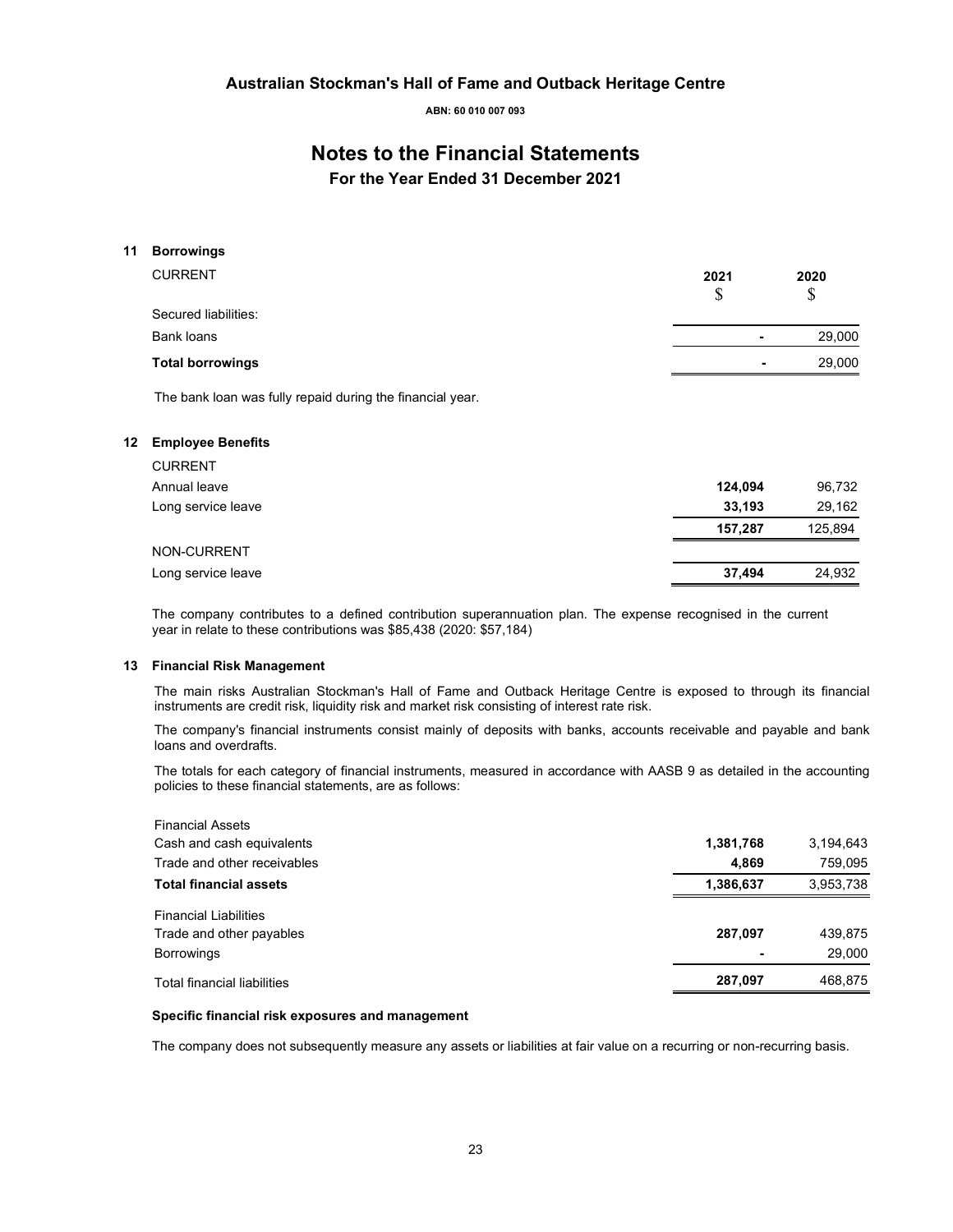### **Notes to the Financial Statements For the Year Ended 31 December 2021**

#### **14 Members' Guarantee**

The company is incorporated under the *Corporations Act 2001* and is a company limited by guarantee. If the company is wound up, the constitution states that each member is required to contribute a maximum of \$20 each towards meeting any outstanding obligations of the company. At 31 December 2021 the number of members was 1,362 (2020: 1,410).

#### **15 Key Management Personnel Disclosures**

The total remuneration paid to key management personnel of the company is \$291,288.

Any person(s) having authority and responsibility for planning, directing and controlling the activities of the entity, directly or indirectly, including any director (whether executive or otherwise) of that entity are considered key management personnel.

There were no other transactions with key management personnel.

#### **16 Contingent Liabilities**

The entity had no contingencies as at 31 December 2021 (31 December 2020: nil).

#### **17 Related Parties**

Related parties include close family members of key management personnel and entities that are controlled or significantly influenced by those key management personnel or their close family members.

No other transactions occurred with related parties during the year other than those detailed in Note 16.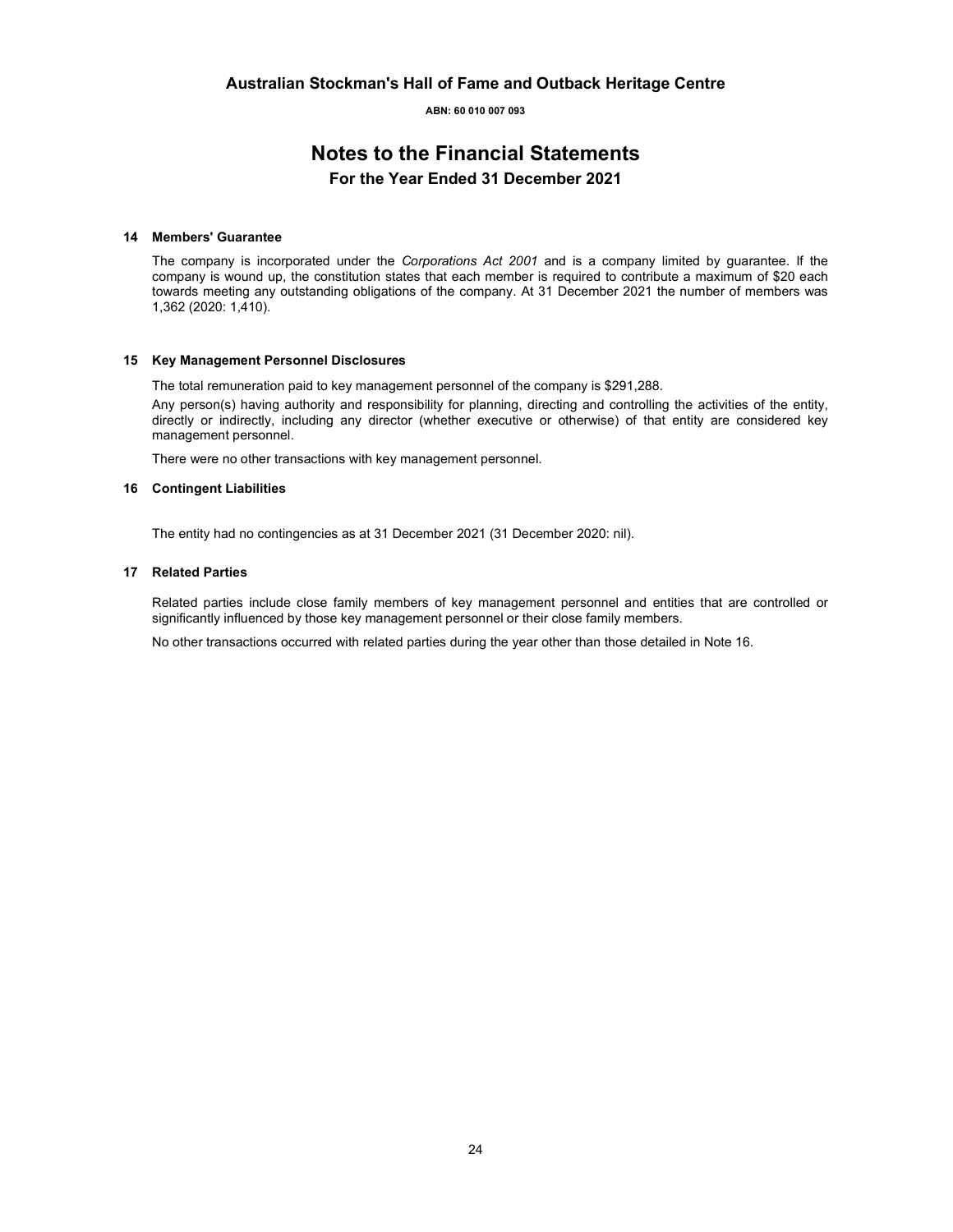**ABN: 60 010 007 093** 

### **Notes to the Financial Statements**

**For the Year Ended 31 December 2021** 

|                                                                              | 2021<br>\$  | 2020<br>\$  |
|------------------------------------------------------------------------------|-------------|-------------|
| <b>Cash Flow Information</b><br>18                                           |             |             |
| Reconciliation of result for the year to cashflows from operating activities |             |             |
| (Deficit) / Surplus for the year                                             | (104, 139)  | 9,435,545   |
| Cash flows excluded from surplus attributable to operating activities        |             |             |
| - Finance costs on loans                                                     | 561         | 2,629       |
| - Grant received for capital projects - Financing                            | (1,500,000) | (5,500,000) |
| Non-cash flows in (deficit)/surplus:                                         |             |             |
| - net gain/(loss) on disposal of assets                                      | 19,598      | 584,437     |
| - amortisation                                                               | 5,177       | 5,200       |
| - depreciation                                                               | 1,474,089   | 581,587     |
| Changes in assets and liabilities:                                           |             |             |
| - increase in trade and other receivables                                    | 739,111     | (673, 521)  |
| - decrease/(increase) in other assets                                        | 2,619       | 12,993      |
| - decrease in inventories                                                    | 7,707       | 53,112      |
| - (decrease)/increase in trade and other payables                            | (152, 778)  | (312, 943)  |
| - (decrease)/increase in deferred revenue                                    |             | (4,250,000) |
| - increase in employee benefits                                              | 43,955      | 28,846      |
| Cashflow from operations                                                     | 535.900     | (32,115)    |

#### **19 Events Occurring After the Reporting Date**

No other matter or circumstance has arisen since 31 December 2021 that has significantly affected, or may significantly affect the company's operations, the results of those operations, or the company's state of affairs in future financial years.

#### **20 Company Details**

The registered office of the company is: Australian Stockman's Hall of Fame and Outback Heritage Centre Landsborough Highway Longreach QLD 4730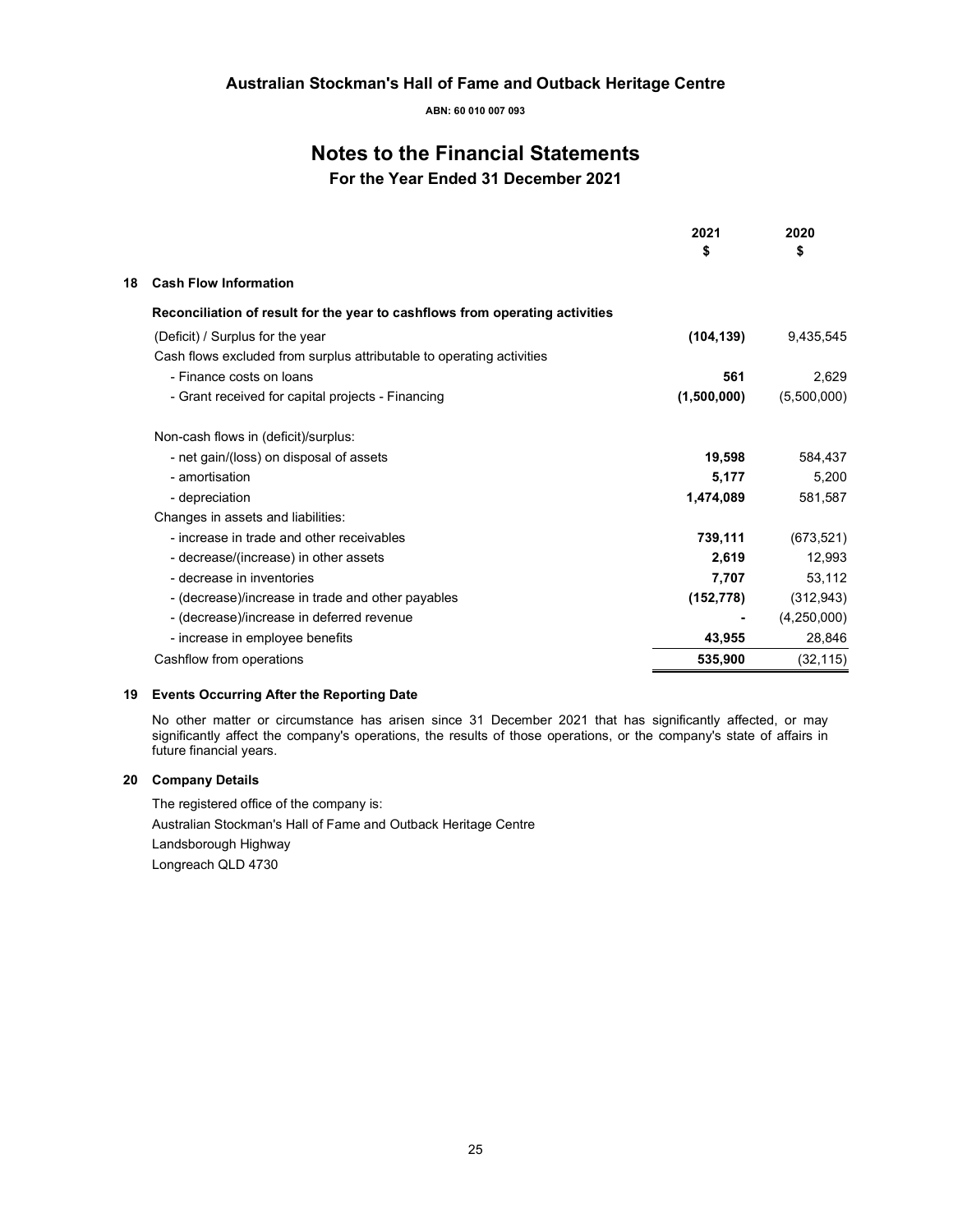**ABN: 60 010 007 093** 

### **Directors' Declaration**

The directors of Australian Stockman's Hall of Fame and Outback Heritage Centre (the "Company") declare that:

- (a) the financial statements and notes, set out on pages 11 to 25, are in accordance with the *Australian Charities and Not-for-profits Commission Act 2012*, including:
	- (i) giving a true and fair view of the financial position of the Company as at 31 December 2021 and of its performance, as represented by the results of its operations and its cash flows, for the financial year ended on that date in accordance with the basis of preparation described in Note 1; and
	- (ii) complying with Australian Accounting Standards (including the Australian Accounting Interpretations) to the extent described in Note 1; and
- (b) there are reasonable grounds to believe that the Company will be able to pay its debts as and when they become due and payable.

Signed in accordance with subsection 60.15(2) of the *Australian Charities and Not-for-profit Commission Regulation 2013*.

Director ............... ..............................................

**David Brook** 

Director ...............................................................

Tim Jonas

Dated this 4<sup>th</sup> day of May 2022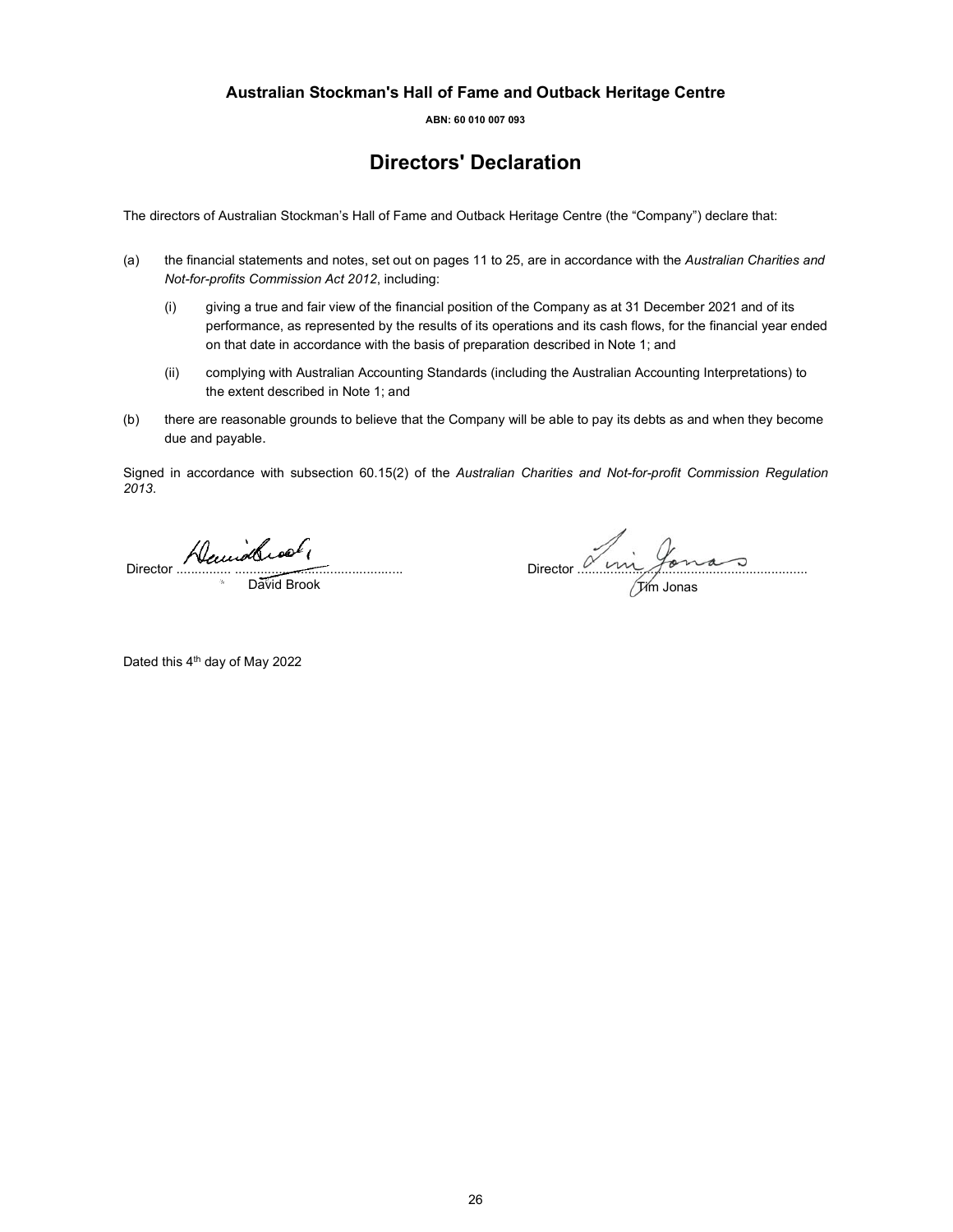

**Crowe South QLD**  ABN 94 495 774 523 Level 2, Corporate Centre One 2 Corporate Court Bundall QLD 4217 Australia Main +61 (07) 5644 6100 Fax +61 (07) 5644 6199

Independent Auditor's Report www.crowe.com.au

To the Members of Australian Stockman's Hall of Fame and Outback Heritage Centre

### **Opinion**

We have audited the financial report of Australian Stockman's Hall of Fame and Outback Heritage Centre (the "Company"), which comprises the statement of financial position as at 31 December 2021, the statement of profit or loss and other comprehensive income, the statement of changes in equity and the statement of cash flows for the year then ended, and notes to the financial statements, including a summary of significant accounting policies, and the directors' declaration.

In our opinion, the accompanying financial report of the Company has been prepared in accordance with Division 60 of the *Australian Charities and Not-for-profits Commission Act 2012*, including:

- (a) Giving a true and fair view of the Company's financial position as at 31 December 2021 and of its financial performance and cash flows for the year then ended.
- (b) Complying with Australian Accounting Standards Reduced Disclosure Requirements and Division 60 of the *Australian Charities and Not-for-profits Commission Regulation 2013*.

#### **Basis for Opinion**

We conducted our audit in accordance with Australian Auditing Standards. Our responsibilities under those standards are further described in the *Auditor's Responsibilities for the Audit of the Financial Report* section of our report. We are independent of the Company in accordance with the ethical requirements of the Accounting Professional and Ethical Standards Board's APES 110 *Code of Ethics for Professional Accountants (including Independence Standards)* (the Code) that are relevant to our audit of the financial report in Australia. We have also fulfilled our other ethical responsibilities in accordance with the Code.

We believe that the audit evidence we have obtained is sufficient and appropriate to provide a basis for our opinion.

#### **Other Information**

The Directors are responsible for the other information. The other information comprises the information included in the Company's annual report for the year ended 31 December 2021, but does not include the financial report and our auditor's report thereon.

Our opinion on the financial report does not cover the other information and accordingly we do not express any form of assurance conclusion thereon.

In connection with our audit of the financial report, our responsibility is to read the other information and, in doing so, consider whether the other information is materially inconsistent with the financial report or our knowledge obtained in the audit or otherwise appears to be materially misstated.

If, based on the work we have performed, we conclude that there is a material misstatement of this other information, we are required to report that fact. We have nothing to report in this regard.

*Liability limited by a scheme approved under Professional Standards Legislation.* 

*The title 'Partner' conveys that the person is a senior member within their respective division and is among the group of persons who hold an equity interest (shareholder) in its parent entity, Findex Group Limited. The only professional service offering which is conducted by a partnership is external audit, conducted via the Crowe Australasia external audit division and Unison SMSF Audit. All other professional services offered by Findex Group Limited are conducted by a privately-owned organisation and/or its subsidiaries.* 

Findex (Aust) Pty Ltd, trading as Crowe Australasia is a member of Crowe Global, a Swiss verein. Each member firm of Crowe Global is a separate and *independent legal entity. Findex (Aust) Pty Ltd and its affiliates are not responsible or liable for any acts or omissions of Crowe Global or any other member of Crowe Global. Crowe Global does not render any professional services and does not have an ownership or partnership interest in Findex (Aust) Pty Ltd. Services are provided by Crowe South QLD, an affiliate of Findex (Aust) Pty Ltd.*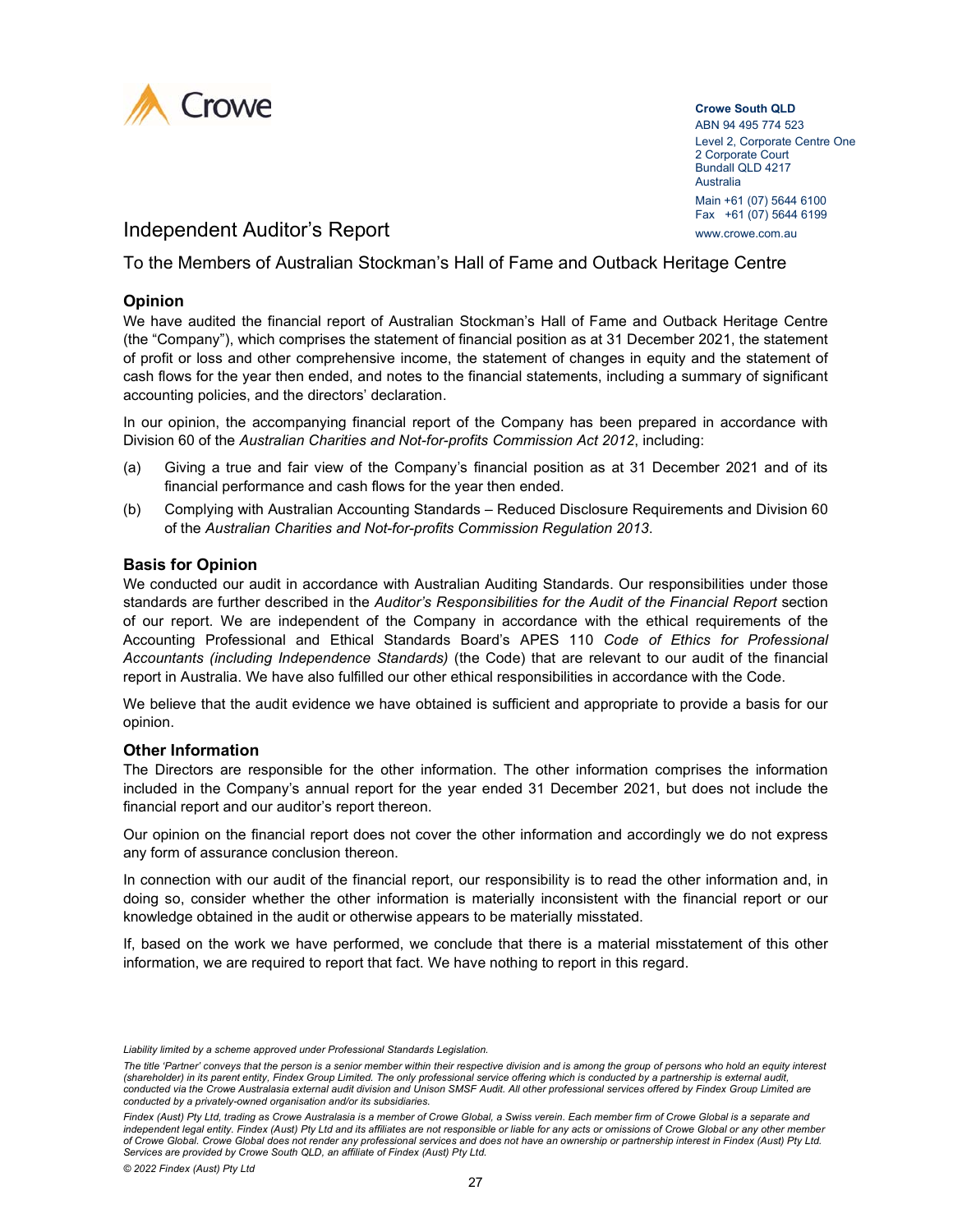

#### **Responsibilities of the Directors for the Financial Report**

The directors of the Company are responsible for the preparation of the financial report that gives a true and fair view in accordance with Australian Accounting Standards – Reduced Disclosure Requirements and the *Australian Charities and Not-for-profits Commission Act 2012* (ACNC Act) and for such internal control as the directors determine is necessary to enable the preparation of the financial report that gives a true and fair view and is free from material misstatement, whether due to fraud or error.

In preparing the financial report, the directors are responsible for assessing the ability of the Company to continue as a going concern, disclosing, as applicable, matters related to going concern and using the going concern basis of accounting unless the directors either intend to liquidate the Company or to cease operations, or have no realistic alternative but to do so.

#### **Auditor's Responsibilities for the Audit of the Financial Report**

Our objectives are to obtain reasonable assurance about whether the financial report as a whole is free from material misstatement, whether due to fraud or error, and to issue an auditor's report that includes our opinion. Reasonable assurance is a high level of assurance, but is not a guarantee that an audit conducted in accordance with the Australian Auditing Standards will always detect a material misstatement when it exists. Misstatements can arise from fraud or error and are considered material if, individually or in the aggregate, they could reasonably be expected to influence the economic decisions of users taken on the basis of this financial report.

As part of an audit in accordance with the Australian Auditing Standards, we exercise professional judgement and maintain professional scepticism throughout the audit. We also:

- Identify and assess the risks of material misstatement of the financial report, whether due to fraud or error, design and perform audit procedures responsive to those risks, and obtain audit evidence that is sufficient and appropriate to provide a basis for our opinion. The risk of not detecting a material misstatement resulting from fraud is higher than for one resulting from error, as fraud may involve collusion, forgery, intentional omissions, misrepresentations, or the override of internal control.
- Obtain an understanding of internal control relevant to the audit in order to design audit procedures that are appropriate in the circumstances, but not for the purpose of expressing an opinion on the effectiveness of the Company's internal control.
- Evaluate the appropriateness of accounting policies used and the reasonableness of accounting estimates and related disclosures made by the Company.
- Conclude on the appropriateness of the Company's use of the going concern basis of accounting and, based on the audit evidence obtained, whether a material uncertainty exists related to events or conditions that may cast significant doubt on the Company's ability to continue as a going concern. If we conclude that a material uncertainty exists, we are required to draw attention in our auditor's report to the related disclosures in the financial report or, if such disclosures are inadequate, to modify our opinion. Our conclusions are based on the audit evidence obtained up to the date of our auditor's report. However, future events or conditions may cause the Company to cease to continue as a going concern.
- Evaluate the overall presentation, structure and content of the financial report, including the disclosures, and whether the financial report represents the underlying transactions and events in a manner that achieves fair presentation.